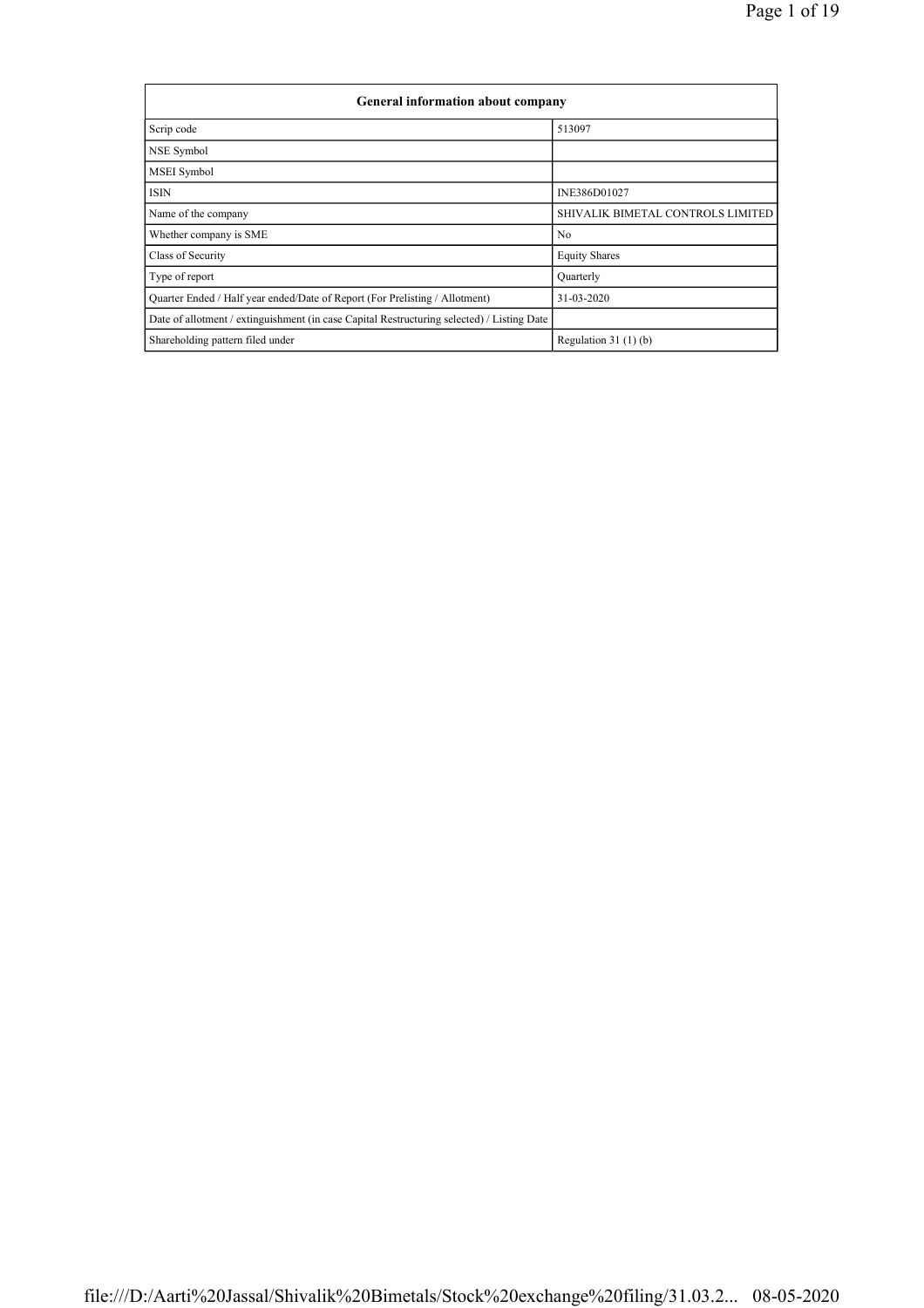|                |                                                                                           | <b>Declaration</b> |                                |                       |                            |
|----------------|-------------------------------------------------------------------------------------------|--------------------|--------------------------------|-----------------------|----------------------------|
| Sr.<br>No.     | Particular                                                                                | Yes/No             | Promoter and<br>Promoter Group | Public<br>shareholder | Non Promoter-Non<br>Public |
|                | Whether the Listed Entity has issued any partly paid up<br>shares?                        | N <sub>0</sub>     | N <sub>0</sub>                 | No                    | No                         |
| $\overline{2}$ | Whether the Listed Entity has issued any Convertible<br>Securities?                       | No                 | N <sub>0</sub>                 | No                    | N <sub>0</sub>             |
| 3              | Whether the Listed Entity has issued any Warrants?                                        | N <sub>0</sub>     | N <sub>0</sub>                 | N <sub>0</sub>        | N <sub>0</sub>             |
| $\overline{4}$ | Whether the Listed Entity has any shares against which<br>depository receipts are issued? | No                 | N <sub>0</sub>                 | N <sub>0</sub>        | No                         |
| 5              | Whether the Listed Entity has any shares in locked-in?                                    | N <sub>0</sub>     | N <sub>0</sub>                 | No                    | N <sub>0</sub>             |
| 6              | Whether any shares held by promoters are pledge or<br>otherwise encumbered?               | No                 | N <sub>0</sub>                 |                       |                            |
| $\overline{7}$ | Whether company has equity shares with differential<br>voting rights?                     | No.                | N <sub>0</sub>                 | No                    | N <sub>0</sub>             |
| 8              | Whether the listed entity has any significant beneficial<br>owner?                        | No                 |                                |                       |                            |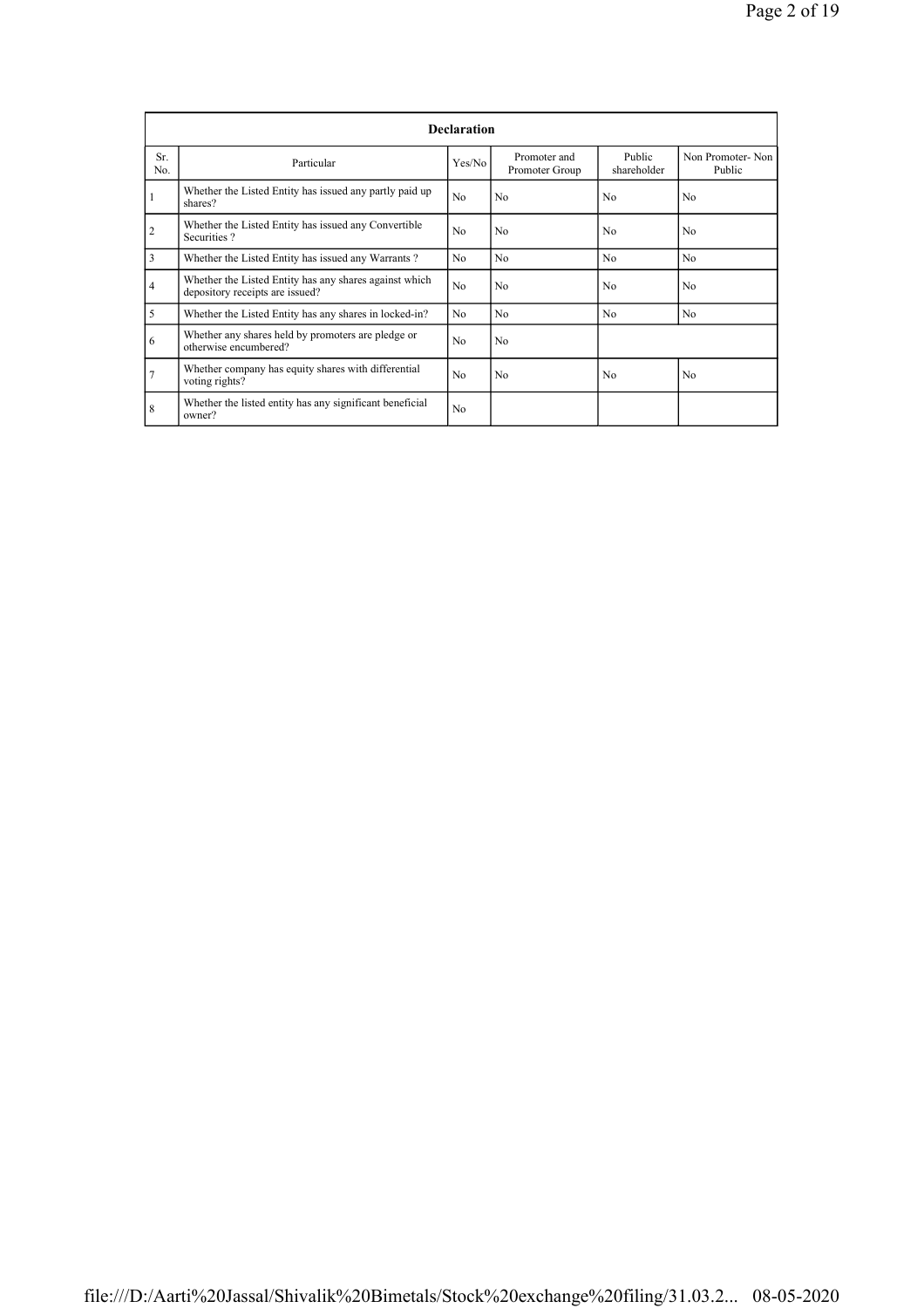|                 |                                           |                         |                                   |                       |                          |                                                     | <b>Table I - Summary Statement holding of specified securities</b> |                           |               |          |                     |
|-----------------|-------------------------------------------|-------------------------|-----------------------------------|-----------------------|--------------------------|-----------------------------------------------------|--------------------------------------------------------------------|---------------------------|---------------|----------|---------------------|
|                 |                                           | No. of                  | No. Of<br>Partly<br>paid-         | No. Of<br>shares      | Total nos.               | Shareholding<br>as a % of total<br>no. of shares    | Number of Voting Rights held in each<br>class of securities (IX)   |                           |               |          |                     |
| Category<br>(I) | Category of<br>shareholder                | Nos. Of<br>shareholders | fully paid<br>up equity<br>shares | up<br>equity          | underlying<br>Depository | shares<br>(calculated as<br>held (VII)<br>per SCRR, |                                                                    | No of Voting (XIV) Rights |               |          | Total as a          |
|                 | (II)                                      | (III)                   | held (IV)                         | shares<br>held<br>(V) | Receipts<br>(VI)         | $= (IV) +$<br>$(V)$ + $(VI)$                        | 1957) (VIII) As<br>$a\%$ of<br>$(A+B+C2)$                          | Class eg:<br>X            | Class<br>eg:y | Total    | $%$ of<br>$(A+B+C)$ |
| (A)             | Promoter &<br>Promoter<br>Group           | 16                      | 23252654                          |                       |                          | 23252654                                            | 60.55                                                              | 23252654                  |               | 23252654 | 60.55               |
| (B)             | Public                                    | 6740                    | 15150146                          |                       |                          | 15150146                                            | 39.45                                                              | 15150146                  |               | 15150146 | 39.45               |
| (C)             | Non<br>Promoter-<br>Non Public            |                         |                                   |                       |                          |                                                     |                                                                    |                           |               |          |                     |
| (C1)            | <b>Shares</b><br>underlying<br><b>DRs</b> |                         |                                   |                       |                          |                                                     |                                                                    |                           |               |          |                     |
| (C2)            | Shares held<br>by<br>Employee<br>Trusts   |                         |                                   |                       |                          |                                                     |                                                                    |                           |               |          |                     |
|                 | Total                                     | 6756                    | 38402800                          |                       |                          | 38402800                                            | 100                                                                | 38402800                  |               | 38402800 | 100                 |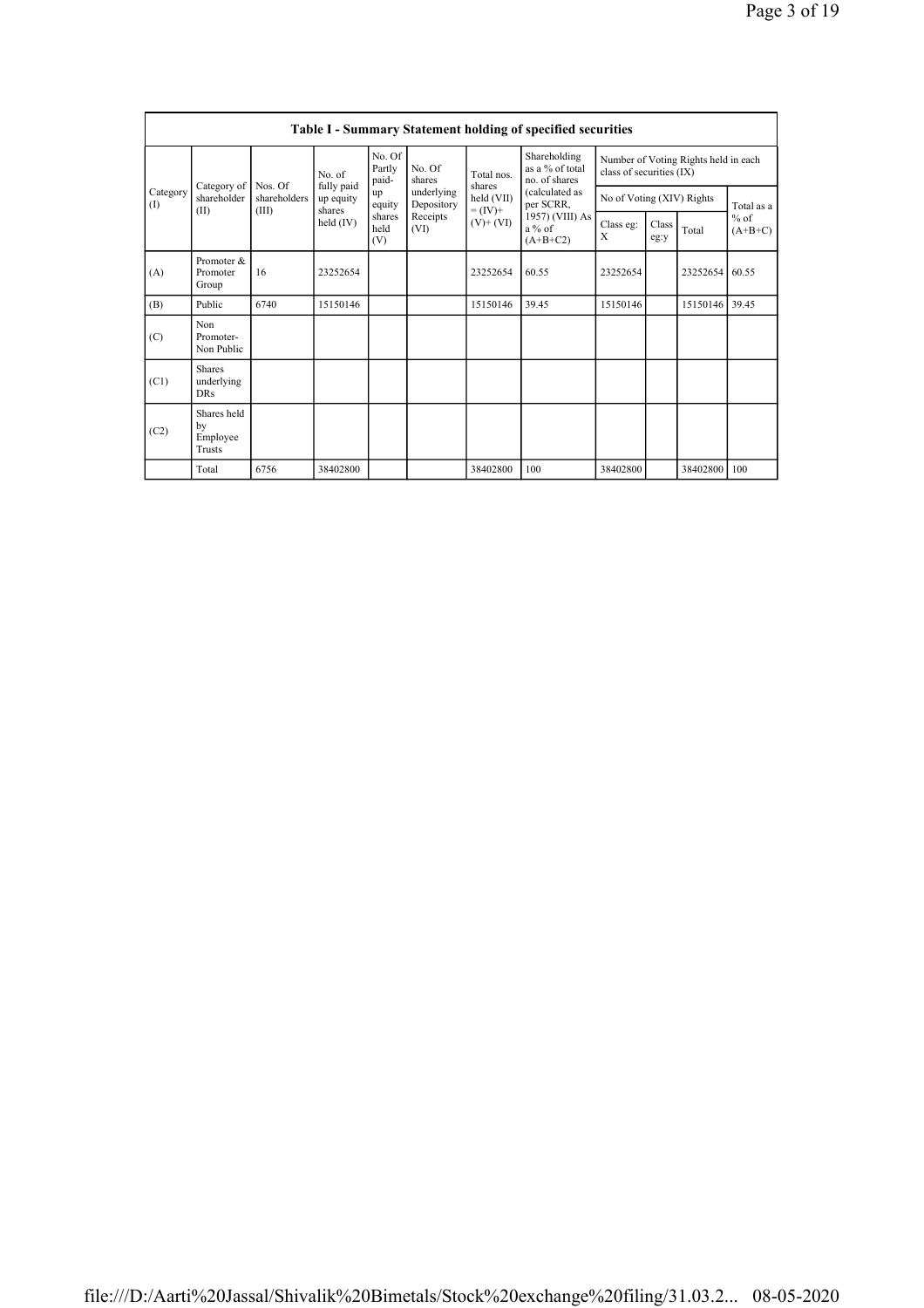|          |                                           |                                                |                                       |                                                           | Table I - Summary Statement holding of specified securities                                                |                                        |                                               |                                                                               |                                                   |                                       |
|----------|-------------------------------------------|------------------------------------------------|---------------------------------------|-----------------------------------------------------------|------------------------------------------------------------------------------------------------------------|----------------------------------------|-----------------------------------------------|-------------------------------------------------------------------------------|---------------------------------------------------|---------------------------------------|
| Category | Category of<br>shareholder                | No. Of<br><b>Shares</b><br>Underlying          | No. of<br><b>Shares</b><br>Underlying | No. Of Shares<br>Underlying<br>Outstanding<br>convertible | Shareholding, as<br>a % assuming full<br>conversion of<br>convertible<br>securities (as a<br>percentage of | Number of<br>Locked in<br>shares (XII) |                                               | Number of<br><b>Shares</b><br>pledged or<br>otherwise<br>encumbered<br>(XIII) |                                                   | Number of<br>equity shares<br>held in |
| (1)      | (II)                                      | Outstanding<br>convertible<br>securities $(X)$ | Outstanding<br>Warrants<br>$(X_i)$    | securities and<br>No. Of<br>Warrants (Xi)<br>(a)          | diluted share<br>capital) $(XI)$ =<br>$(VII)+(X)$ As a %<br>of $(A+B+C2)$                                  | No.<br>(a)                             | As a $%$<br>of total<br>Shares<br>held<br>(b) | No.<br>(a)                                                                    | As a $%$<br>of total<br><b>Shares</b><br>held (b) | dematerialized<br>form $(XIV)$        |
| (A)      | Promoter &<br>Promoter<br>Group           |                                                |                                       |                                                           | 60.55                                                                                                      |                                        |                                               |                                                                               |                                                   | 23252654                              |
| (B)      | Public                                    |                                                |                                       |                                                           | 39.45                                                                                                      |                                        |                                               |                                                                               |                                                   | 14397046                              |
| (C)      | Non<br>Promoter-<br>Non Public            |                                                |                                       |                                                           |                                                                                                            |                                        |                                               |                                                                               |                                                   |                                       |
| (C1)     | <b>Shares</b><br>underlying<br><b>DRs</b> |                                                |                                       |                                                           |                                                                                                            |                                        |                                               |                                                                               |                                                   |                                       |
| (C2)     | Shares held<br>by<br>Employee<br>Trusts   |                                                |                                       |                                                           |                                                                                                            |                                        |                                               |                                                                               |                                                   |                                       |
|          | Total                                     |                                                |                                       |                                                           | 100                                                                                                        |                                        |                                               |                                                                               |                                                   | 37649700                              |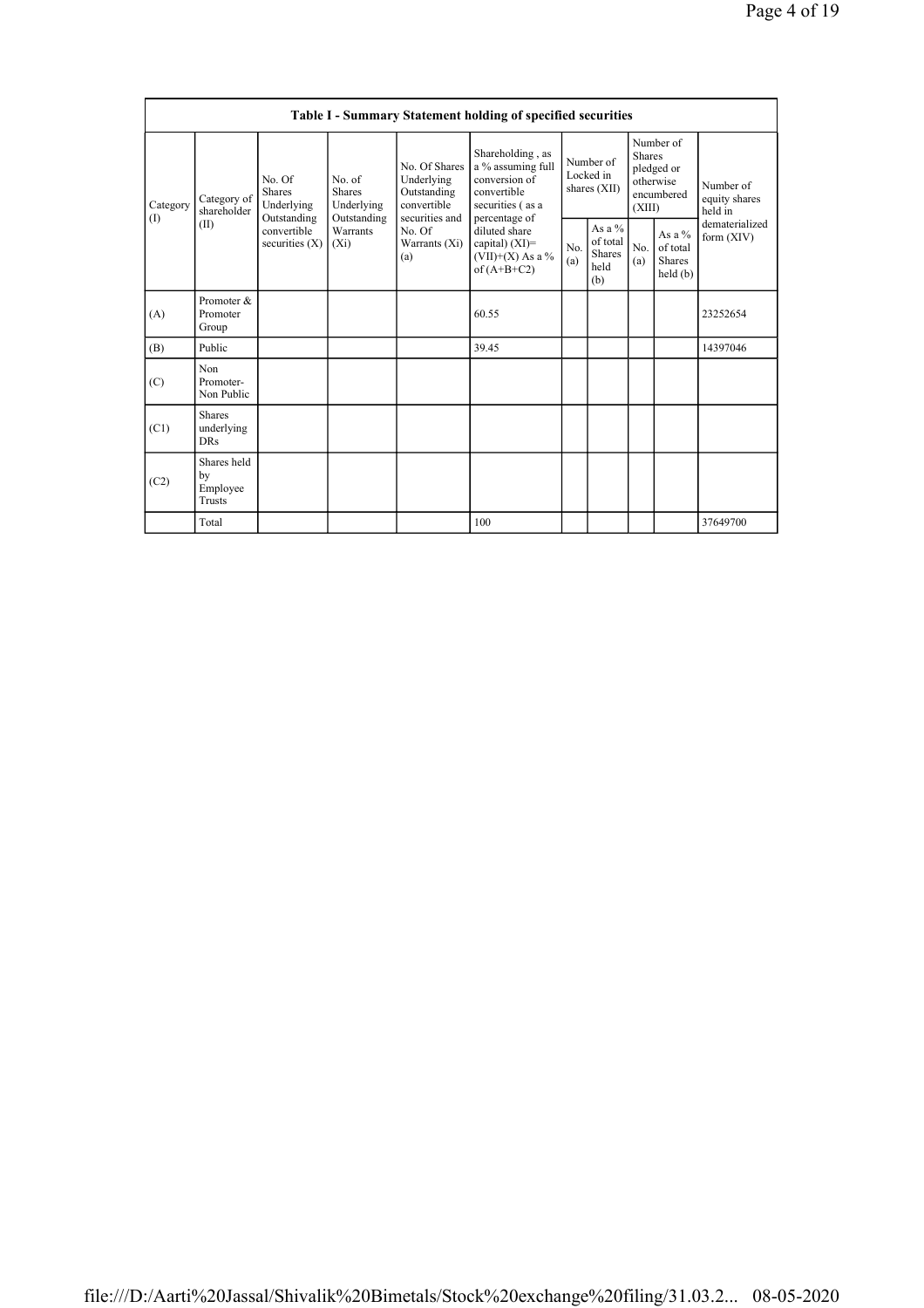|                                                                                                | Table II - Statement showing shareholding pattern of the Promoter and Promoter Group                                |                                  |                                   |                            |                          |                        |                                                     |                           |               |                                      |                                 |
|------------------------------------------------------------------------------------------------|---------------------------------------------------------------------------------------------------------------------|----------------------------------|-----------------------------------|----------------------------|--------------------------|------------------------|-----------------------------------------------------|---------------------------|---------------|--------------------------------------|---------------------------------|
|                                                                                                |                                                                                                                     |                                  | No. of                            | No.<br><b>Of</b><br>Partly | No. Of<br>shares         | Total nos.<br>shares   | Shareholding<br>as a % of<br>total no. of<br>shares | class of securities (IX)  |               | Number of Voting Rights held in each |                                 |
| Sr.                                                                                            | Category &<br>Name of the<br>Shareholders (I)                                                                       | Nos. Of<br>shareholders<br>(III) | fully paid<br>up equity<br>shares | paid-<br>up<br>equity      | underlying<br>Depository | held<br>$(VII) =$      | (calculated<br>as per                               | No of Voting (XIV) Rights |               |                                      | Total<br>as a %                 |
|                                                                                                |                                                                                                                     |                                  | held (IV)                         | shares<br>held<br>(V)      | Receipts<br>(VI)         | $(IV)+(V)$<br>$+ (VI)$ | SCRR,<br>1957) (VIII)<br>As a % of<br>$(A+B+C2)$    | Class eg:<br>X            | Class<br>eg:y | Total                                | of<br>Total<br>Voting<br>rights |
| A                                                                                              | Table II - Statement showing shareholding pattern of the Promoter and Promoter Group                                |                                  |                                   |                            |                          |                        |                                                     |                           |               |                                      |                                 |
| (1)                                                                                            | Indian                                                                                                              |                                  |                                   |                            |                          |                        |                                                     |                           |               |                                      |                                 |
| (a)                                                                                            | Individuals/Hindu<br>undivided Family                                                                               | 10                               | 5424849                           |                            |                          | 5424849                | 14.13                                               | 5424849                   |               | 5424849                              | 14.13                           |
| (d)                                                                                            | Any Other<br>(specify)                                                                                              | 6                                | 17827805                          |                            |                          | 17827805               | 46.42                                               | 17827805                  |               | 17827805                             | 46.42                           |
| Sub-Total<br>(A)(1)                                                                            |                                                                                                                     | 16                               | 23252654                          |                            |                          | 23252654               | 60.55                                               | 23252654                  |               | 23252654                             | 60.55                           |
| (2)                                                                                            | Foreign                                                                                                             |                                  |                                   |                            |                          |                        |                                                     |                           |               |                                      |                                 |
| Total<br>Shareholding<br>of Promoter<br>and<br>Promoter<br>Group $(A)=$<br>$(A)(1)+(A)$<br>(2) |                                                                                                                     | 16                               | 23252654                          |                            |                          | 23252654               | 60.55                                               | 23252654                  |               | 23252654                             | 60.55                           |
| В                                                                                              | Table III - Statement showing shareholding pattern of the Public shareholder                                        |                                  |                                   |                            |                          |                        |                                                     |                           |               |                                      |                                 |
| (1)                                                                                            | Institutions                                                                                                        |                                  |                                   |                            |                          |                        |                                                     |                           |               |                                      |                                 |
| (c)                                                                                            | Alternate<br><b>Investment Funds</b>                                                                                | $\mathbf{1}$                     | 22291                             |                            |                          | 22291                  | 0.06                                                | 22291                     |               | 22291                                | 0.06                            |
| (f)                                                                                            | Financial<br>Institutions/<br><b>Banks</b>                                                                          | $\overline{c}$                   | 2010                              |                            |                          | 2010                   | 0.01                                                | 2010                      |               | 2010                                 | 0.01                            |
| Sub-Total<br>(B)(1)                                                                            |                                                                                                                     | 3                                | 24301                             |                            |                          | 24301                  | 0.06                                                | 24301                     |               | 24301                                | 0.06                            |
| (3)                                                                                            | Non-institutions                                                                                                    |                                  |                                   |                            |                          |                        |                                                     |                           |               |                                      |                                 |
| (a(i))                                                                                         | Individuals -<br>i.Individual<br>shareholders<br>holding nominal<br>share capital up<br>to Rs. 2 lakhs.             | 6479                             | 10325974                          |                            |                          | 10325974 26.89         |                                                     | 10325974                  |               | 10325974                             | 26.89                           |
| (a(ii))                                                                                        | Individuals - ii.<br>Individual<br>shareholders<br>holding nominal<br>share capital in<br>excess of Rs. 2<br>lakhs. | 11                               | 3102021                           |                            |                          | 3102021                | 8.08                                                | 3102021                   |               | 3102021                              | 8.08                            |
| (e)                                                                                            | Any Other<br>(specify)                                                                                              | 247                              | 1697850                           |                            |                          | 1697850                | 4.42                                                | 1697850                   |               | 1697850                              | 4.42                            |
| Sub-Total<br>(B)(3)                                                                            |                                                                                                                     | 6737                             | 15125845                          |                            |                          | 15125845               | 39.39                                               | 15125845                  |               | 15125845                             | 39.39                           |
| <b>Total Public</b><br>Shareholding<br>$(B)= (B)(1) +$<br>$(B)(2)+(B)$<br>(3)                  |                                                                                                                     | 6740                             | 15150146                          |                            |                          | 15150146 39.45         |                                                     | 15150146                  |               | 15150146                             | 39.45                           |
| $\mathbf C$                                                                                    | Table IV - Statement showing shareholding pattern of the Non Promoter- Non Public shareholder                       |                                  |                                   |                            |                          |                        |                                                     |                           |               |                                      |                                 |
| Total<br>$(A+B+C2)$                                                                            |                                                                                                                     | 6756                             | 38402800                          |                            |                          | 38402800               | 100                                                 | 38402800                  |               | 38402800                             | 100                             |
| Total<br>$(A+B+C)$                                                                             |                                                                                                                     | 6756                             | 38402800                          |                            |                          | 38402800               | 100                                                 | 38402800                  |               | 38402800                             | 100                             |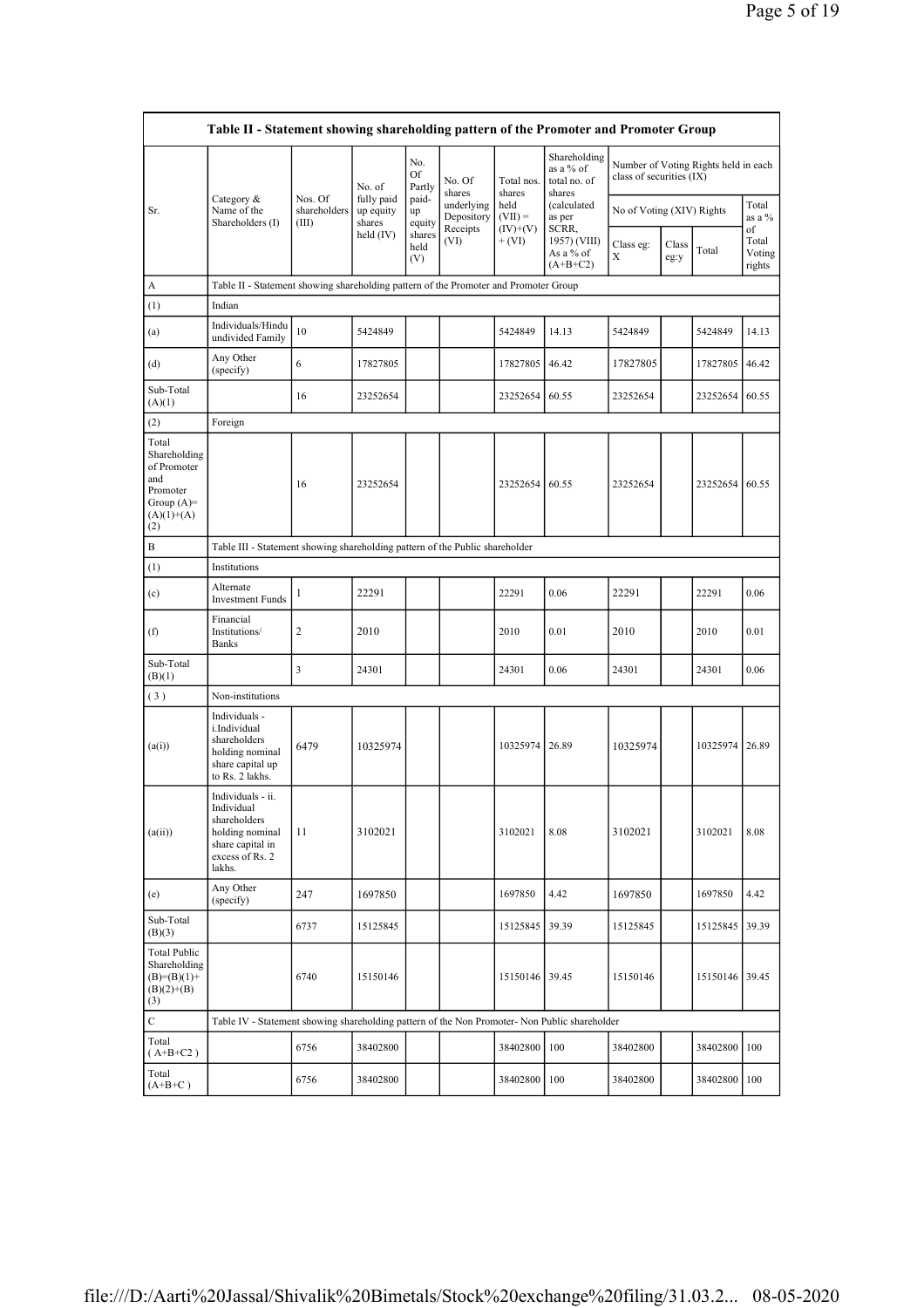|                                                                                        |                                            |                              |                                                           | Table II - Statement showing shareholding pattern of the Promoter and Promoter Group          |                                        |                                                    |                                                                               |                                         |                                       |
|----------------------------------------------------------------------------------------|--------------------------------------------|------------------------------|-----------------------------------------------------------|-----------------------------------------------------------------------------------------------|----------------------------------------|----------------------------------------------------|-------------------------------------------------------------------------------|-----------------------------------------|---------------------------------------|
| Sr.                                                                                    | No. Of Shares<br>Underlying<br>Outstanding | No. of Shares<br>Underlying  | No. Of Shares<br>Underlying<br>Outstanding<br>convertible | Shareholding, as a<br>% assuming full<br>conversion of<br>convertible<br>securities (as a     | Number of<br>Locked in<br>shares (XII) |                                                    | Number of<br><b>Shares</b><br>pledged or<br>otherwise<br>encumbered<br>(XIII) |                                         | Number of<br>equity shares<br>held in |
|                                                                                        | convertible<br>securities $(X)$            | Outstanding<br>Warrants (Xi) | securities and<br>No. Of<br>Warrants (Xi)<br>(a)          | percentage of diluted<br>share capital) $(XI)$ =<br>$(VII)+(X)$ As a % of<br>$(A+B+C2)$       | No.<br>(a)                             | As a %<br>of total<br><b>Shares</b><br>held<br>(b) | No.<br>(a)                                                                    | As a %<br>of total<br>Shares<br>held(b) | dematerialized<br>form $(XIV)$        |
| A                                                                                      |                                            |                              |                                                           | Table II - Statement showing shareholding pattern of the Promoter and Promoter Group          |                                        |                                                    |                                                                               |                                         |                                       |
| (1)                                                                                    | Indian                                     |                              |                                                           |                                                                                               |                                        |                                                    |                                                                               |                                         |                                       |
| (a)                                                                                    |                                            |                              |                                                           | 14.13                                                                                         |                                        |                                                    |                                                                               |                                         | 5424849                               |
| (d)                                                                                    |                                            |                              |                                                           | 46.42                                                                                         |                                        |                                                    |                                                                               |                                         | 17827805                              |
| Sub-Total (A)<br>(1)                                                                   |                                            |                              |                                                           | 60.55                                                                                         |                                        |                                                    |                                                                               |                                         | 23252654                              |
| (2)                                                                                    | Foreign                                    |                              |                                                           |                                                                                               |                                        |                                                    |                                                                               |                                         |                                       |
| Total<br>Shareholding of<br>Promoter and<br>Promoter<br>Group $(A)=A)$<br>$(1)+(A)(2)$ |                                            |                              |                                                           | 60.55                                                                                         |                                        |                                                    |                                                                               |                                         | 23252654                              |
| B                                                                                      |                                            |                              |                                                           | Table III - Statement showing shareholding pattern of the Public shareholder                  |                                        |                                                    |                                                                               |                                         |                                       |
| (1)                                                                                    | Institutions                               |                              |                                                           |                                                                                               |                                        |                                                    |                                                                               |                                         |                                       |
| (c)                                                                                    |                                            |                              |                                                           | 0.06                                                                                          |                                        |                                                    |                                                                               |                                         | 22291                                 |
| (f)                                                                                    |                                            |                              |                                                           | 0.01                                                                                          |                                        |                                                    |                                                                               |                                         | 2010                                  |
| $Sub-Total(B)$<br>(1)                                                                  |                                            |                              |                                                           | 0.06                                                                                          |                                        |                                                    |                                                                               |                                         | 24301                                 |
| (3)                                                                                    | Non-institutions                           |                              |                                                           |                                                                                               |                                        |                                                    |                                                                               |                                         |                                       |
| (a(i))                                                                                 |                                            |                              |                                                           | 26.89                                                                                         |                                        |                                                    |                                                                               |                                         | 9575874                               |
| (a(ii))                                                                                |                                            |                              |                                                           | 8.08                                                                                          |                                        |                                                    |                                                                               |                                         | 3102021                               |
| (e)                                                                                    |                                            |                              |                                                           | 4.42                                                                                          |                                        |                                                    |                                                                               |                                         | 1694850                               |
| $Sub-Total(B)$<br>(3)                                                                  |                                            |                              |                                                           | 39.39                                                                                         |                                        |                                                    |                                                                               |                                         | 14372745                              |
| <b>Total Public</b><br>Shareholding<br>$(B)= (B)(1)+(B)$<br>$(2)+(B)(3)$               |                                            |                              |                                                           | 39.45                                                                                         |                                        |                                                    |                                                                               |                                         | 14397046                              |
| $\overline{C}$                                                                         |                                            |                              |                                                           | Table IV - Statement showing shareholding pattern of the Non Promoter- Non Public shareholder |                                        |                                                    |                                                                               |                                         |                                       |
| Total<br>$(A+B+C2)$                                                                    |                                            |                              |                                                           | 100                                                                                           |                                        |                                                    |                                                                               |                                         | 37649700                              |
| Total<br>$(A+B+C)$                                                                     |                                            |                              |                                                           | 100                                                                                           |                                        |                                                    |                                                                               |                                         | 37649700                              |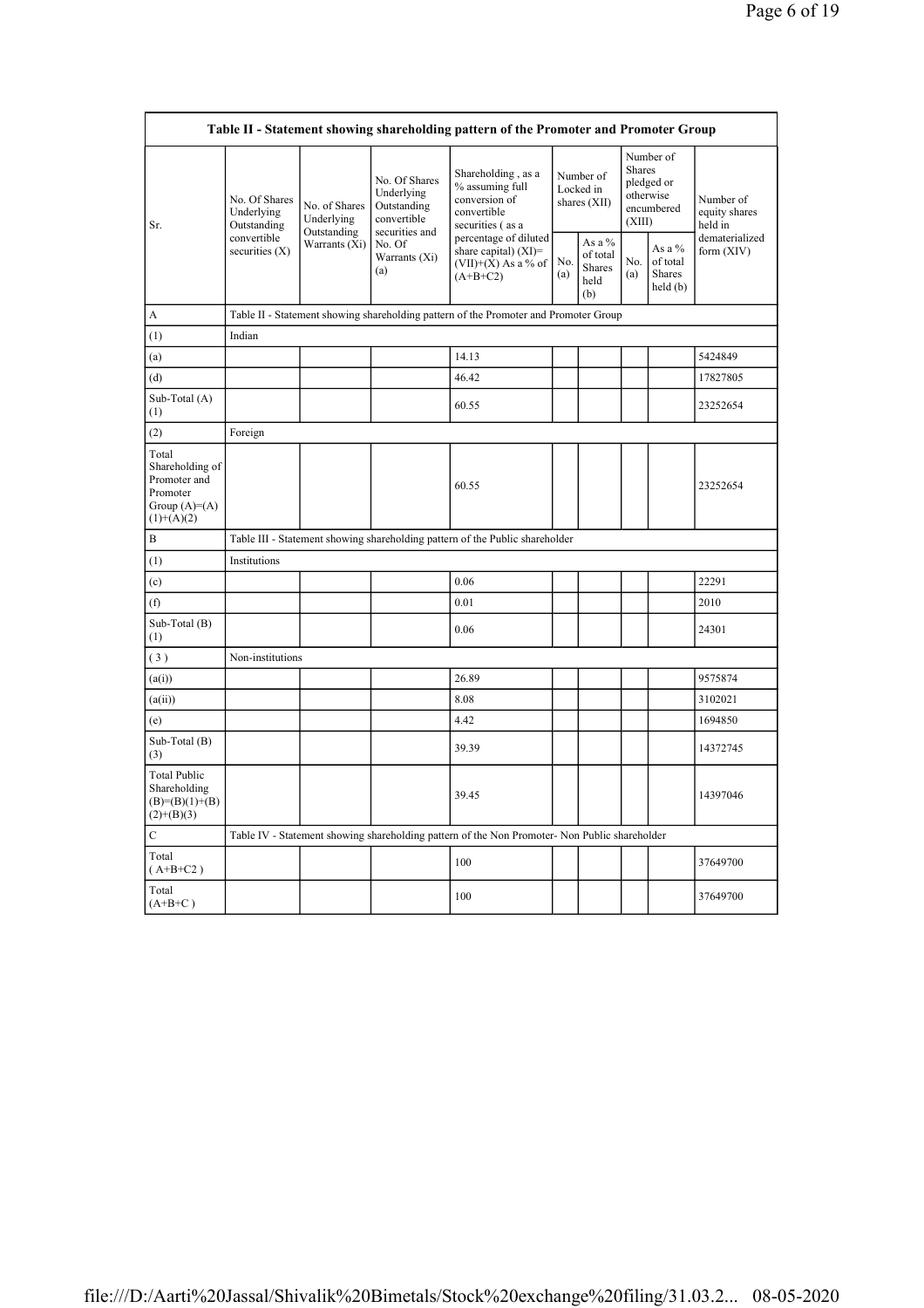|                                                                                                                                                                                           |                                                   |                              |                                                 | Individuals/Hindu undivided Family            |                                |                                                      |                                                       |
|-------------------------------------------------------------------------------------------------------------------------------------------------------------------------------------------|---------------------------------------------------|------------------------------|-------------------------------------------------|-----------------------------------------------|--------------------------------|------------------------------------------------------|-------------------------------------------------------|
| Searial No.                                                                                                                                                                               | $\mathbf{1}$                                      | $\overline{c}$               | 3                                               | $\overline{4}$                                | 5                              | 6                                                    | $\tau$                                                |
| Name of the<br>Shareholders (I)                                                                                                                                                           | <b>NARINDER</b><br><b>SINGH</b><br><b>GHUMMAN</b> | <b>MANJIT</b><br><b>KAUR</b> | <b>JASPAL</b><br><b>SINGH</b><br><b>DHILLON</b> | TEJINDERJEET<br><b>KAUR</b><br><b>GHUMMAN</b> | <b>SARITA</b><br><b>SANDHU</b> | <b>DEVINDERJEET</b><br><b>SINGH</b><br><b>SANDHU</b> | <b>SATINDER</b><br><b>JEET SINGH</b><br><b>SANDHU</b> |
| PAN(II)                                                                                                                                                                                   | AAAPG0769L                                        | AAGPK4376B                   | AAJPD6381J                                      | ABJPG6987C                                    | ABJPS0310F                     | ABJPS2761E                                           | ABJPS2763G                                            |
| No. of fully paid<br>up equity shares<br>held (IV)                                                                                                                                        | 2994000                                           | 176000                       | 4000                                            | 616000                                        | 432000                         | 76000                                                | 576000                                                |
| No. Of Partly paid-<br>up equity shares<br>held (V)                                                                                                                                       |                                                   |                              |                                                 |                                               |                                |                                                      |                                                       |
| No. Of shares<br>underlying<br>Depository<br>Receipts (VI)                                                                                                                                |                                                   |                              |                                                 |                                               |                                |                                                      |                                                       |
| Total nos. shares<br>held $(VII) = (IV) +$<br>$(V)$ + $(VI)$                                                                                                                              | 2994000                                           | 176000                       | 4000                                            | 616000                                        | 432000                         | 76000                                                | 576000                                                |
| Shareholding as a<br>% of total no. of<br>shares (calculated<br>as per SCRR,<br>1957) (VIII) As a<br>% of $(A+B+C2)$                                                                      | 7.8                                               | 0.46                         | 0.01                                            | 1.6                                           | 1.12                           | 0.2                                                  | 1.5                                                   |
| Number of Voting Rights held in each class of securities (IX)                                                                                                                             |                                                   |                              |                                                 |                                               |                                |                                                      |                                                       |
| Class eg:X                                                                                                                                                                                | 2994000                                           | 176000                       | 4000                                            | 616000                                        | 432000                         | 76000                                                | 576000                                                |
| Class eg:y                                                                                                                                                                                |                                                   |                              |                                                 |                                               |                                |                                                      |                                                       |
| Total                                                                                                                                                                                     | 2994000                                           | 176000                       | 4000                                            | 616000                                        | 432000                         | 76000                                                | 576000                                                |
| Total as a % of<br><b>Total Voting rights</b>                                                                                                                                             | 7.8                                               | 0.46                         | 0.01                                            | 1.6                                           | 1.12                           | 0.2                                                  | 1.5                                                   |
| No. Of Shares<br>Underlying<br>Outstanding<br>convertible<br>securities $(X)$                                                                                                             |                                                   |                              |                                                 |                                               |                                |                                                      |                                                       |
| No. of Shares<br>Underlying<br>Outstanding<br>Warrants (Xi)                                                                                                                               |                                                   |                              |                                                 |                                               |                                |                                                      |                                                       |
| No. Of Shares<br>Underlying<br>Outstanding<br>convertible<br>securities and No.<br>Of Warrants (Xi)<br>(a)                                                                                |                                                   |                              |                                                 |                                               |                                |                                                      |                                                       |
| Shareholding, as a<br>% assuming full<br>conversion of<br>convertible<br>securities (as a<br>percentage of<br>diluted share<br>capital) (XI)= (VII)<br>$+(Xi)(a)$ As a % of<br>$(A+B+C2)$ | 7.8                                               | 0.46                         | 0.01                                            | 1.6                                           | 1.12                           | 0.2                                                  | 1.5                                                   |
| Number of Locked in shares (XII)                                                                                                                                                          |                                                   |                              |                                                 |                                               |                                |                                                      |                                                       |
| No. (a)                                                                                                                                                                                   |                                                   |                              |                                                 |                                               |                                |                                                      |                                                       |
| As a % of total<br>Shares held (b)                                                                                                                                                        |                                                   |                              |                                                 |                                               |                                |                                                      |                                                       |
| Number of Shares pledged or otherwise encumbered (XIII)                                                                                                                                   |                                                   |                              |                                                 |                                               |                                |                                                      |                                                       |
| No. (a)                                                                                                                                                                                   |                                                   |                              |                                                 |                                               |                                |                                                      |                                                       |
| As a % of total<br>Shares held (b)                                                                                                                                                        |                                                   |                              |                                                 |                                               |                                |                                                      |                                                       |
| Number of equity<br>shares held in<br>dematerialized<br>form (XIV)                                                                                                                        | 2994000                                           | 176000                       | 4000                                            | 616000                                        | 432000                         | 76000                                                | 576000                                                |
| Reason for not providing PAN                                                                                                                                                              |                                                   |                              |                                                 |                                               |                                |                                                      |                                                       |
| Reason for not<br>providing PAN                                                                                                                                                           |                                                   |                              |                                                 |                                               |                                |                                                      |                                                       |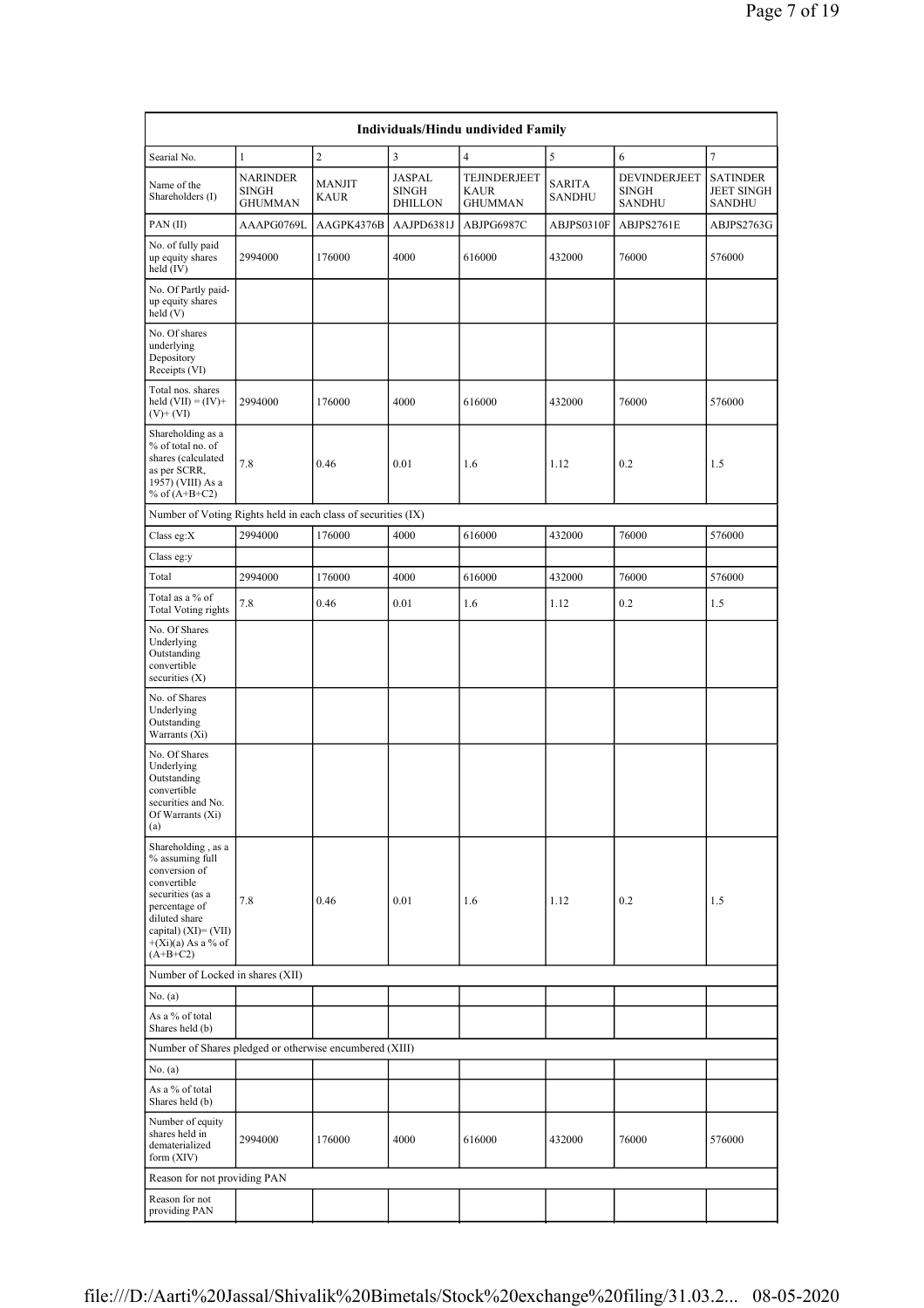| Shareholder<br><b>VDE</b><br>. . |  |  |  |  |
|----------------------------------|--|--|--|--|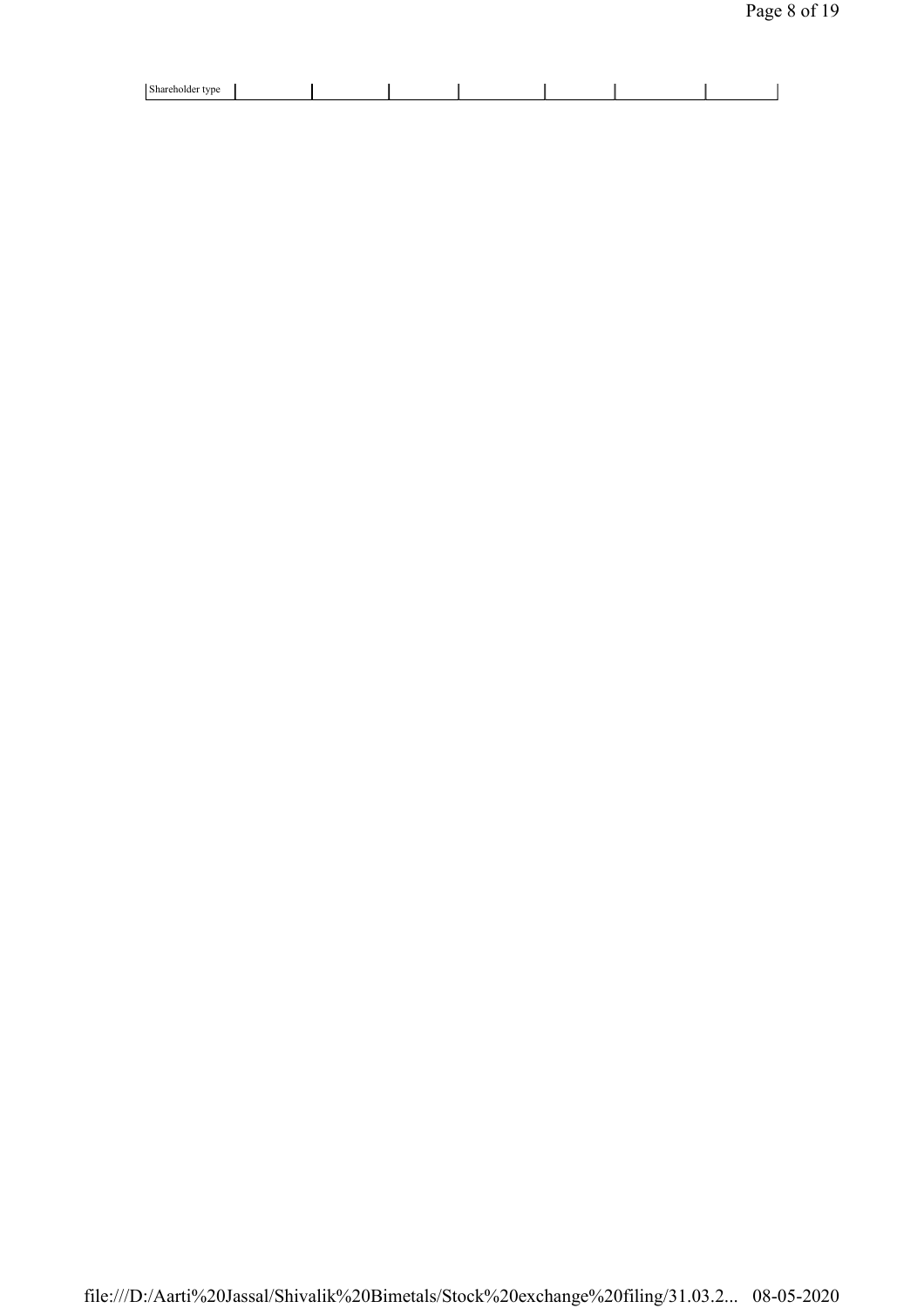|                                                                                                                                                                                              |                                                               | Individuals/Hindu undivided Family |              |                       |  |
|----------------------------------------------------------------------------------------------------------------------------------------------------------------------------------------------|---------------------------------------------------------------|------------------------------------|--------------|-----------------------|--|
| Searial No.                                                                                                                                                                                  | 8                                                             | 9                                  | 10           |                       |  |
| Name of the<br>Shareholders (I)                                                                                                                                                              | <b>GURBIR SANDHU</b>                                          | <b>SUMER GHUMMAN</b>               | ANGAD SANDHU | Click here to go back |  |
| PAN(II)                                                                                                                                                                                      | ABJPS6626A                                                    | AHMPG7844D                         | AVJPS6029H   | Total                 |  |
| No. of fully paid<br>up equity shares<br>held (IV)                                                                                                                                           | 244849                                                        | 2000                               | 304000       | 5424849               |  |
| No. Of Partly paid-<br>up equity shares<br>held (V)                                                                                                                                          |                                                               |                                    |              |                       |  |
| No. Of shares<br>underlying<br>Depository<br>Receipts (VI)                                                                                                                                   |                                                               |                                    |              |                       |  |
| Total nos. shares<br>held $(VII) = (IV) +$<br>$(V)$ + $(VI)$                                                                                                                                 | 244849                                                        | 2000                               | 304000       | 5424849               |  |
| Shareholding as a<br>% of total no. of<br>shares (calculated<br>as per SCRR,<br>1957) (VIII) As a<br>% of $(A+B+C2)$                                                                         | 0.64                                                          | 0.01                               | 0.79         | 14.13                 |  |
|                                                                                                                                                                                              | Number of Voting Rights held in each class of securities (IX) |                                    |              |                       |  |
| Class eg: $X$                                                                                                                                                                                | 244849                                                        | 2000                               | 304000       | 5424849               |  |
| Class eg:y                                                                                                                                                                                   |                                                               |                                    |              |                       |  |
| Total                                                                                                                                                                                        | 244849                                                        | 2000                               | 304000       | 5424849               |  |
| Total as a % of<br><b>Total Voting rights</b>                                                                                                                                                | 0.64                                                          | 0.01                               | 0.79         | 14.13                 |  |
| No. Of Shares<br>Underlying<br>Outstanding<br>convertible<br>securities $(X)$                                                                                                                |                                                               |                                    |              |                       |  |
| No. of Shares<br>Underlying<br>Outstanding<br>Warrants (Xi)                                                                                                                                  |                                                               |                                    |              |                       |  |
| No. Of Shares<br>Underlying<br>Outstanding<br>convertible<br>securities and No.<br>Of Warrants (Xi)<br>(a)                                                                                   |                                                               |                                    |              |                       |  |
| Shareholding, as a<br>% assuming full<br>conversion of<br>convertible<br>securities (as a<br>percentage of<br>diluted share<br>capital) $(XI) = (VII)$<br>$+(Xi)(a)$ As a % of<br>$(A+B+C2)$ | 0.64                                                          | 0.01                               | 0.79         | 14.13                 |  |
| Number of Locked in shares (XII)                                                                                                                                                             |                                                               |                                    |              |                       |  |
| No. (a)                                                                                                                                                                                      |                                                               |                                    |              |                       |  |
| As a % of total<br>Shares held (b)                                                                                                                                                           |                                                               |                                    |              |                       |  |
|                                                                                                                                                                                              | Number of Shares pledged or otherwise encumbered (XIII)       |                                    |              |                       |  |
| No. (a)                                                                                                                                                                                      |                                                               |                                    |              |                       |  |
| As a % of total<br>Shares held (b)                                                                                                                                                           |                                                               |                                    |              |                       |  |
| Number of equity<br>shares held in<br>dematerialized<br>form (XIV)                                                                                                                           | 244849                                                        | 2000                               | 304000       | 5424849               |  |
| Reason for not providing PAN                                                                                                                                                                 |                                                               |                                    |              |                       |  |
| Reason for not<br>providing PAN                                                                                                                                                              |                                                               |                                    |              |                       |  |
| Shareholder type                                                                                                                                                                             |                                                               |                                    |              |                       |  |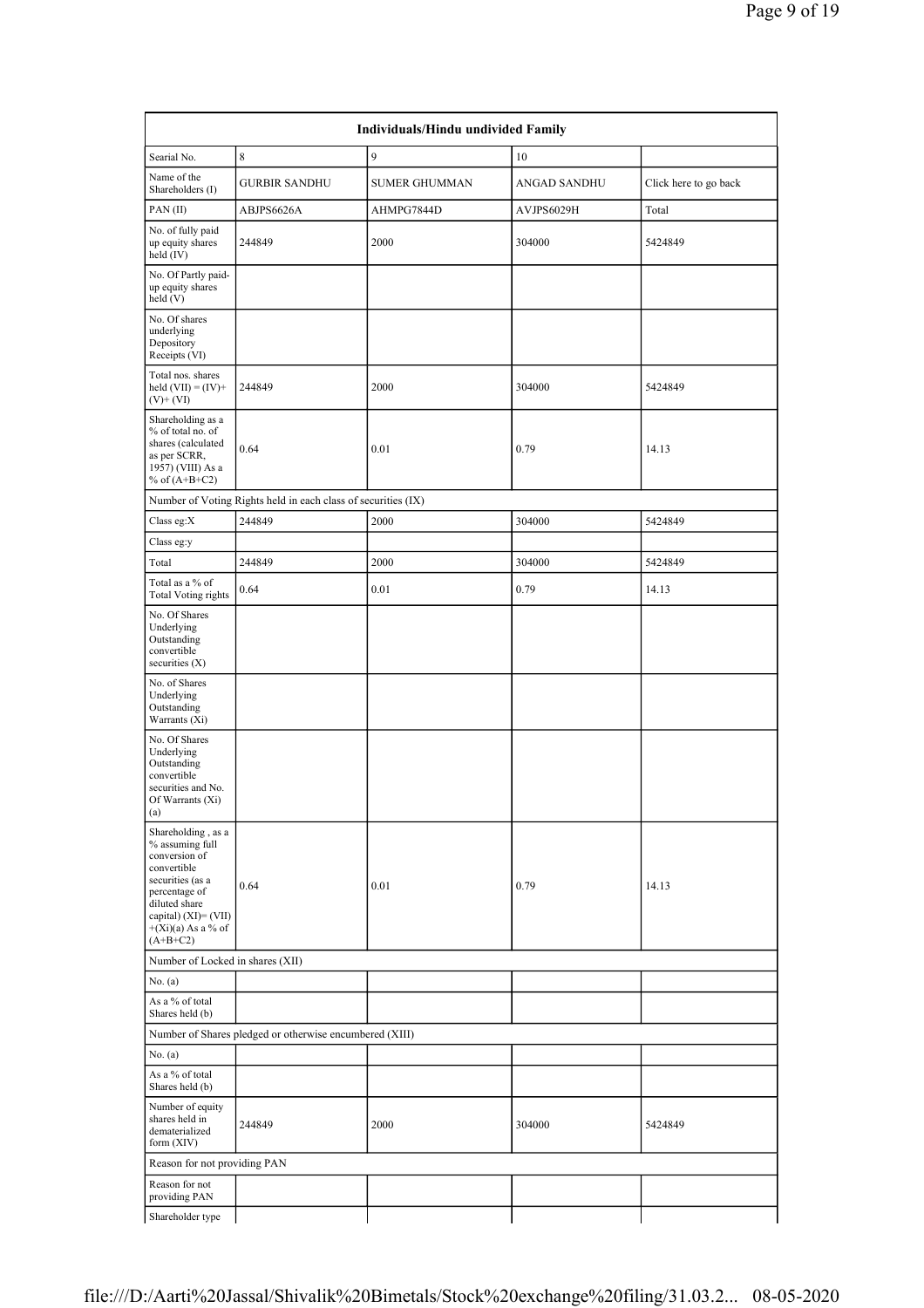Page 10 of 19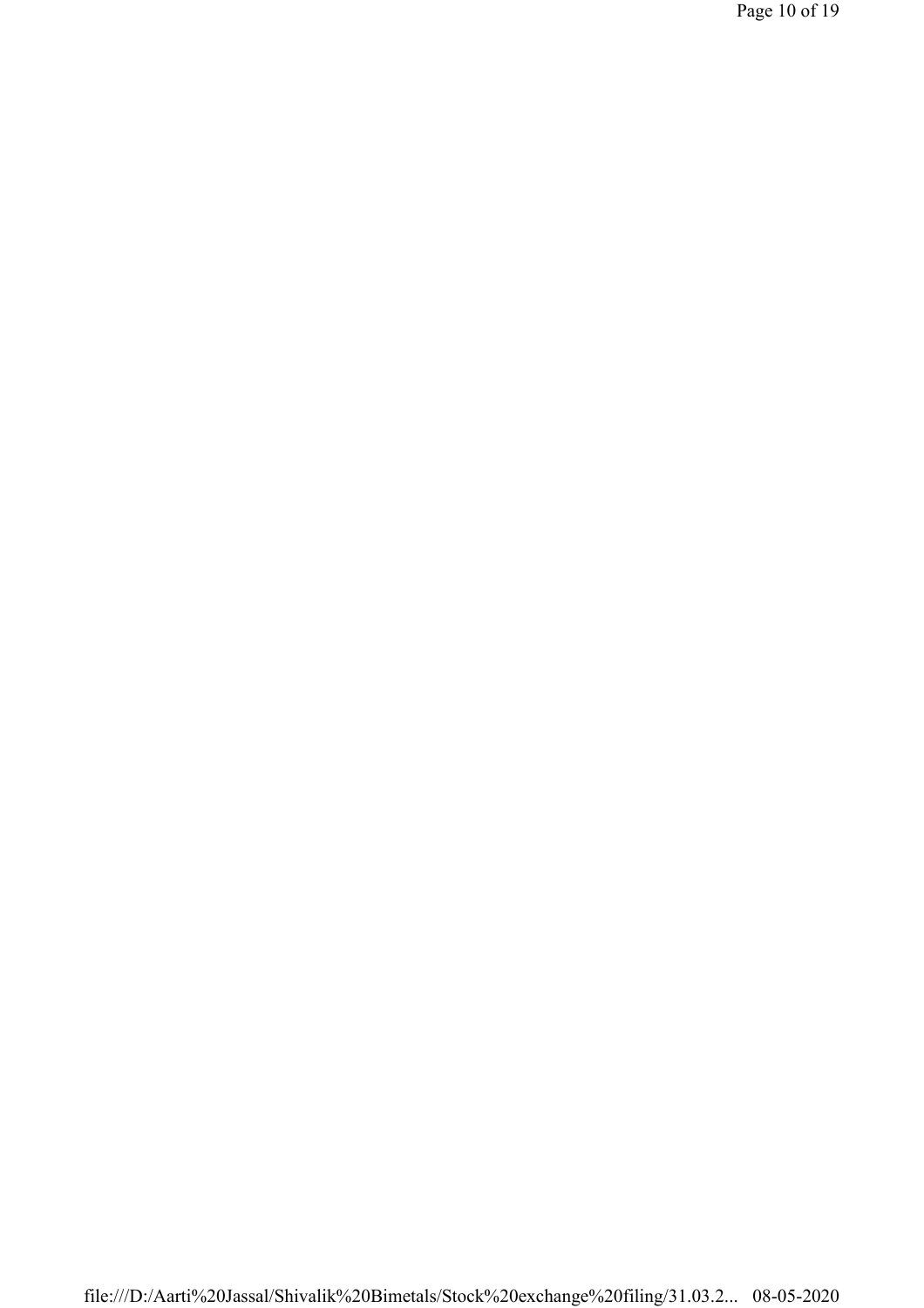|                                                                                                                                                                                          |                                                               |                                                  | Any Other (specify)                                  |                                      |                                                                  |                                                              |
|------------------------------------------------------------------------------------------------------------------------------------------------------------------------------------------|---------------------------------------------------------------|--------------------------------------------------|------------------------------------------------------|--------------------------------------|------------------------------------------------------------------|--------------------------------------------------------------|
| Searial No.                                                                                                                                                                              | $\mathbf{1}$                                                  | $\overline{2}$                                   | $\overline{\mathbf{3}}$                              | $\overline{4}$                       | 5                                                                | 6                                                            |
| Category                                                                                                                                                                                 | <b>Bodies Corporate</b>                                       | <b>Bodies</b><br>Corporate                       | <b>Bodies Corporate</b>                              | <b>Bodies</b><br>Corporate           | <b>Bodies Corporate</b>                                          | <b>Bodies Corporate</b>                                      |
| Name of the<br>Shareholders (I)                                                                                                                                                          | AMAR<br>ENGINEERING<br><b>COMPANY PVT</b><br><b>LTD</b>       | <b>ANGAD</b><br><b>ESTATES PVT</b><br><b>LTD</b> | O D FINANCE<br>AND<br><b>INVESTMENT</b><br>$(P)$ LTD | <b>TSL</b><br><b>HOLDINGS</b><br>LTD | <b>ULTRA</b><br><b>PORTFOLIO</b><br>MANAGEMENT<br><b>PVT LTD</b> | <b>B S SANDHU</b><br>AND<br><b>ASSOCIATES</b><br>PRIVATE LTD |
| PAN(II)                                                                                                                                                                                  | AAACA0214F                                                    | AAACA8041O                                       | AAACO0299G                                           | AAACT3448E                           | AAACU0117D                                                       | AABCB8936E                                                   |
| No. of the<br>Shareholders (I)                                                                                                                                                           | 1                                                             | $\mathbf{1}$                                     | $\mathbf{1}$                                         | 1                                    | $\mathbf{1}$                                                     | 1                                                            |
| No. of fully paid<br>up equity shares<br>held (IV)                                                                                                                                       | 1414310                                                       | 3310000                                          | 5059515                                              | 5580400                              | 1893180                                                          | 570400                                                       |
| No. Of Partly paid-<br>up equity shares<br>held(V)                                                                                                                                       |                                                               |                                                  |                                                      |                                      |                                                                  |                                                              |
| No. Of shares<br>underlying<br>Depository<br>Receipts (VI)                                                                                                                               |                                                               |                                                  |                                                      |                                      |                                                                  |                                                              |
| Total nos. shares<br>held $(VII) = (IV) +$<br>$(V)$ + $(VI)$                                                                                                                             | 1414310                                                       | 3310000                                          | 5059515                                              | 5580400                              | 1893180                                                          | 570400                                                       |
| Shareholding as a<br>% of total no. of<br>shares (calculated<br>as per SCRR,<br>1957) (VIII) As a<br>% of $(A+B+C2)$                                                                     | 3.68                                                          | 8.62                                             | 13.17                                                | 14.53                                | 4.93                                                             | 1.49                                                         |
|                                                                                                                                                                                          | Number of Voting Rights held in each class of securities (IX) |                                                  |                                                      |                                      |                                                                  |                                                              |
| Class eg: X                                                                                                                                                                              | 1414310                                                       | 3310000                                          | 5059515                                              | 5580400                              | 1893180                                                          | 570400                                                       |
| Class eg:y                                                                                                                                                                               |                                                               |                                                  |                                                      |                                      |                                                                  |                                                              |
| Total                                                                                                                                                                                    | 1414310                                                       | 3310000                                          | 5059515                                              | 5580400                              | 1893180                                                          | 570400                                                       |
| Total as a % of<br><b>Total Voting rights</b>                                                                                                                                            | 3.68                                                          | 8.62                                             | 13.17                                                | 14.53                                | 4.93                                                             | 1.49                                                         |
| No. Of Shares<br>Underlying<br>Outstanding<br>convertible<br>securities $(X)$                                                                                                            |                                                               |                                                  |                                                      |                                      |                                                                  |                                                              |
| No. of Shares<br>Underlying<br>Outstanding<br>Warrants (Xi)                                                                                                                              |                                                               |                                                  |                                                      |                                      |                                                                  |                                                              |
| No. Of Shares<br>Underlying<br>Outstanding<br>convertible<br>securities and No.<br>Of Warrants (Xi)<br>(a)                                                                               |                                                               |                                                  |                                                      |                                      |                                                                  |                                                              |
| Shareholding, as a<br>% assuming full<br>conversion of<br>convertible<br>securities (as a<br>percentage of<br>diluted share<br>capital) $(XI) = (VII)$<br>$+(X)$ As a % of<br>$(A+B+C2)$ | 3.68                                                          | 8.62                                             | 13.17                                                | 14.53                                | 4.93                                                             | 1.49                                                         |
| Number of Locked in shares (XII)                                                                                                                                                         |                                                               |                                                  |                                                      |                                      |                                                                  |                                                              |
| No. (a)                                                                                                                                                                                  |                                                               |                                                  |                                                      |                                      |                                                                  |                                                              |
| As a % of total<br>Shares held (b)                                                                                                                                                       |                                                               |                                                  |                                                      |                                      |                                                                  |                                                              |
|                                                                                                                                                                                          | Number of Shares pledged or otherwise encumbered (XIII)       |                                                  |                                                      |                                      |                                                                  |                                                              |
| No. (a)                                                                                                                                                                                  |                                                               |                                                  |                                                      |                                      |                                                                  |                                                              |
| As a % of total<br>Shares held (b)                                                                                                                                                       |                                                               |                                                  |                                                      |                                      |                                                                  |                                                              |
|                                                                                                                                                                                          | 1414310                                                       | 3310000                                          | 5059515                                              | 5580400                              | 1893180                                                          | 570400                                                       |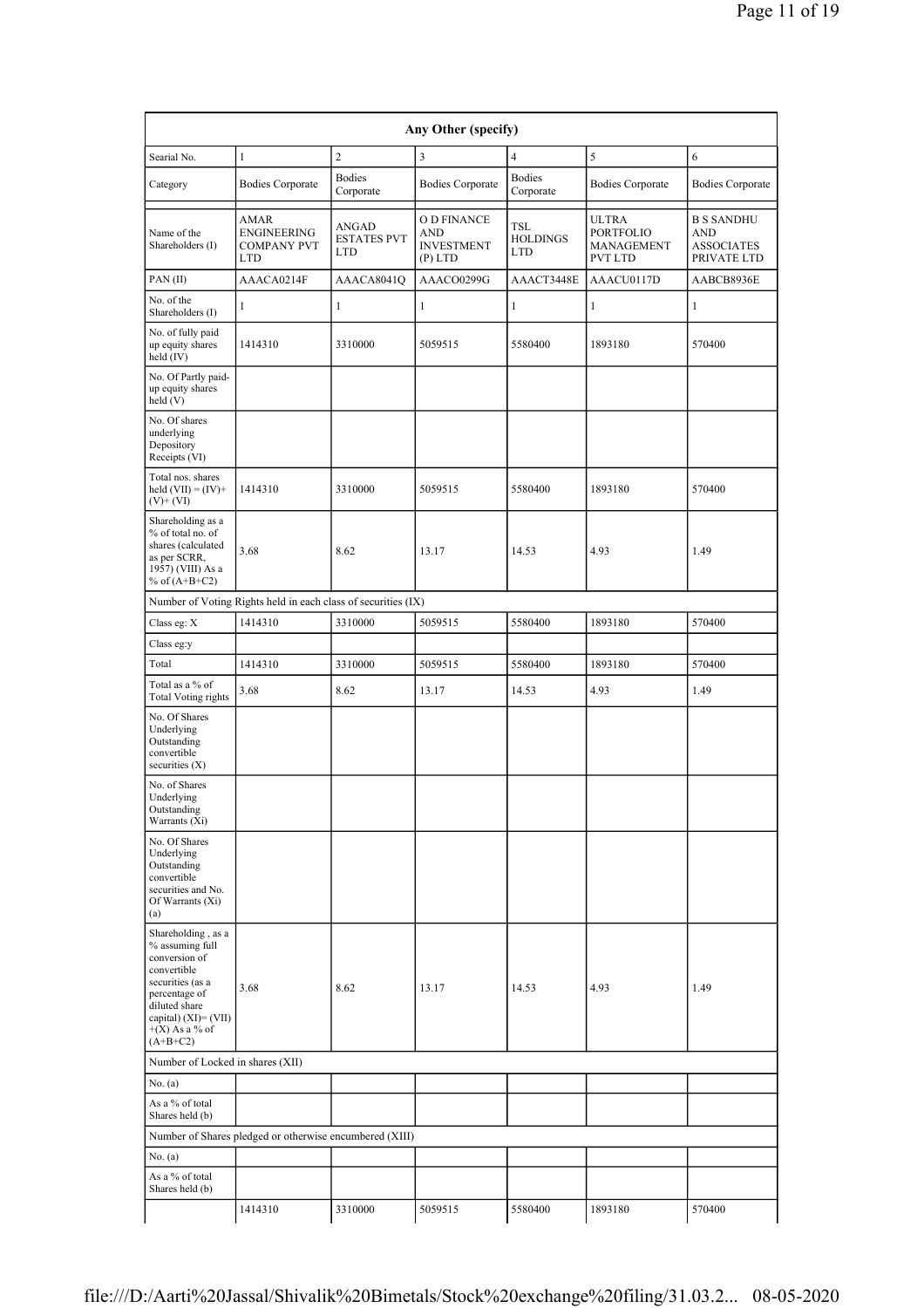| Number of equity<br>shares held in<br>dematerialized<br>form $(XIV)$ |  |  |  |
|----------------------------------------------------------------------|--|--|--|
| Reason for not providing PAN                                         |  |  |  |
| Reason for not<br>providing PAN                                      |  |  |  |
| Shareholder type                                                     |  |  |  |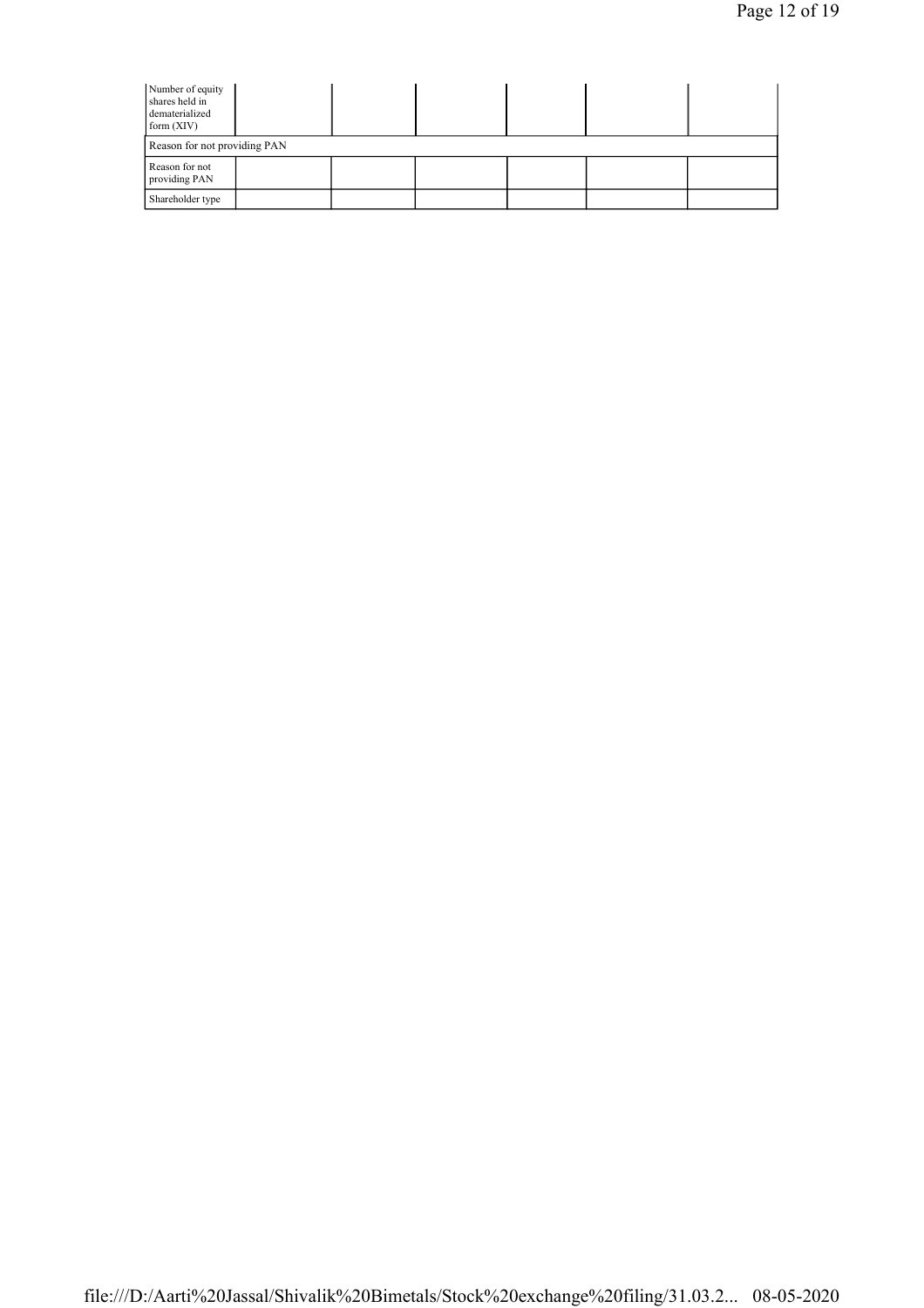| Searial No.                                                                                                                                                                           |                                                               |
|---------------------------------------------------------------------------------------------------------------------------------------------------------------------------------------|---------------------------------------------------------------|
| Category                                                                                                                                                                              | Click here to go back                                         |
| Name of the<br>Shareholders (I)                                                                                                                                                       |                                                               |
| PAN(II)                                                                                                                                                                               | Total                                                         |
| No. of the<br>Shareholders (I)                                                                                                                                                        | 6                                                             |
| No. of fully paid<br>up equity shares<br>held (IV)                                                                                                                                    | 17827805                                                      |
| No. Of Partly paid-<br>up equity shares<br>held(V)                                                                                                                                    |                                                               |
| No. Of shares<br>underlying<br>Depository<br>Receipts (VI)                                                                                                                            |                                                               |
| Total nos. shares<br>held $(VII) = (IV) +$<br>$(V)$ + $(VI)$                                                                                                                          | 17827805                                                      |
| Shareholding as a<br>% of total no. of<br>shares (calculated<br>as per SCRR,<br>1957) (VIII) As a<br>% of $(A+B+C2)$                                                                  | 46.42                                                         |
|                                                                                                                                                                                       | Number of Voting Rights held in each class of securities (IX) |
| Class eg: $\mathbf X$                                                                                                                                                                 | 17827805                                                      |
| Class eg:y                                                                                                                                                                            |                                                               |
| Total                                                                                                                                                                                 | 17827805                                                      |
| Total as a % of<br><b>Total Voting rights</b>                                                                                                                                         | 46.42                                                         |
| No. Of Shares<br>Underlying<br>Outstanding<br>convertible<br>securities (X)                                                                                                           |                                                               |
| No. of Shares<br>Underlying<br>Outstanding<br>Warrants (Xi)                                                                                                                           |                                                               |
| No. Of Shares<br>Underlying<br>Outstanding<br>convertible<br>securities and No.<br>Of Warrants (Xi)<br>(a)                                                                            |                                                               |
| Shareholding, as a<br>% assuming full<br>conversion of<br>convertible<br>securities (as a<br>percentage of<br>diluted share<br>capital) (XI)= (VII)<br>$+(X)$ As a % of<br>$(A+B+C2)$ | 46.42                                                         |
| Number of Locked in shares (XII)                                                                                                                                                      |                                                               |
| No. (a)                                                                                                                                                                               |                                                               |
| As a % of total<br>Shares held (b)                                                                                                                                                    |                                                               |
|                                                                                                                                                                                       | Number of Shares pledged or otherwise encumbered (XIII)       |
| No. (a)                                                                                                                                                                               |                                                               |
| As a % of total<br>Shares held (b)                                                                                                                                                    |                                                               |
| Number of equity<br>shares held in<br>dematerialized<br>form (XIV)                                                                                                                    | 17827805                                                      |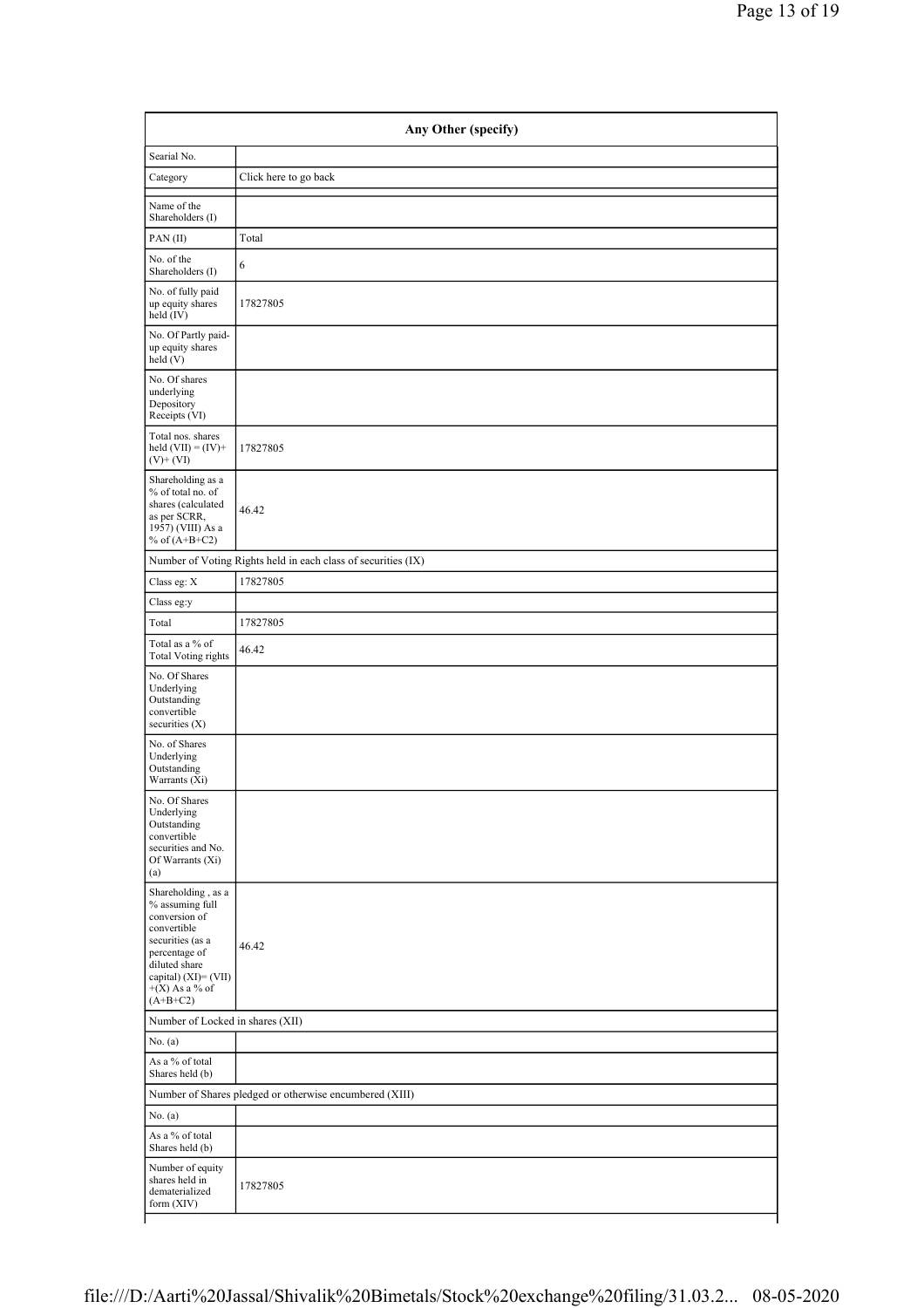| Reason for not providing PAN    |  |  |
|---------------------------------|--|--|
| Reason for not<br>providing PAN |  |  |
| Shareholder type                |  |  |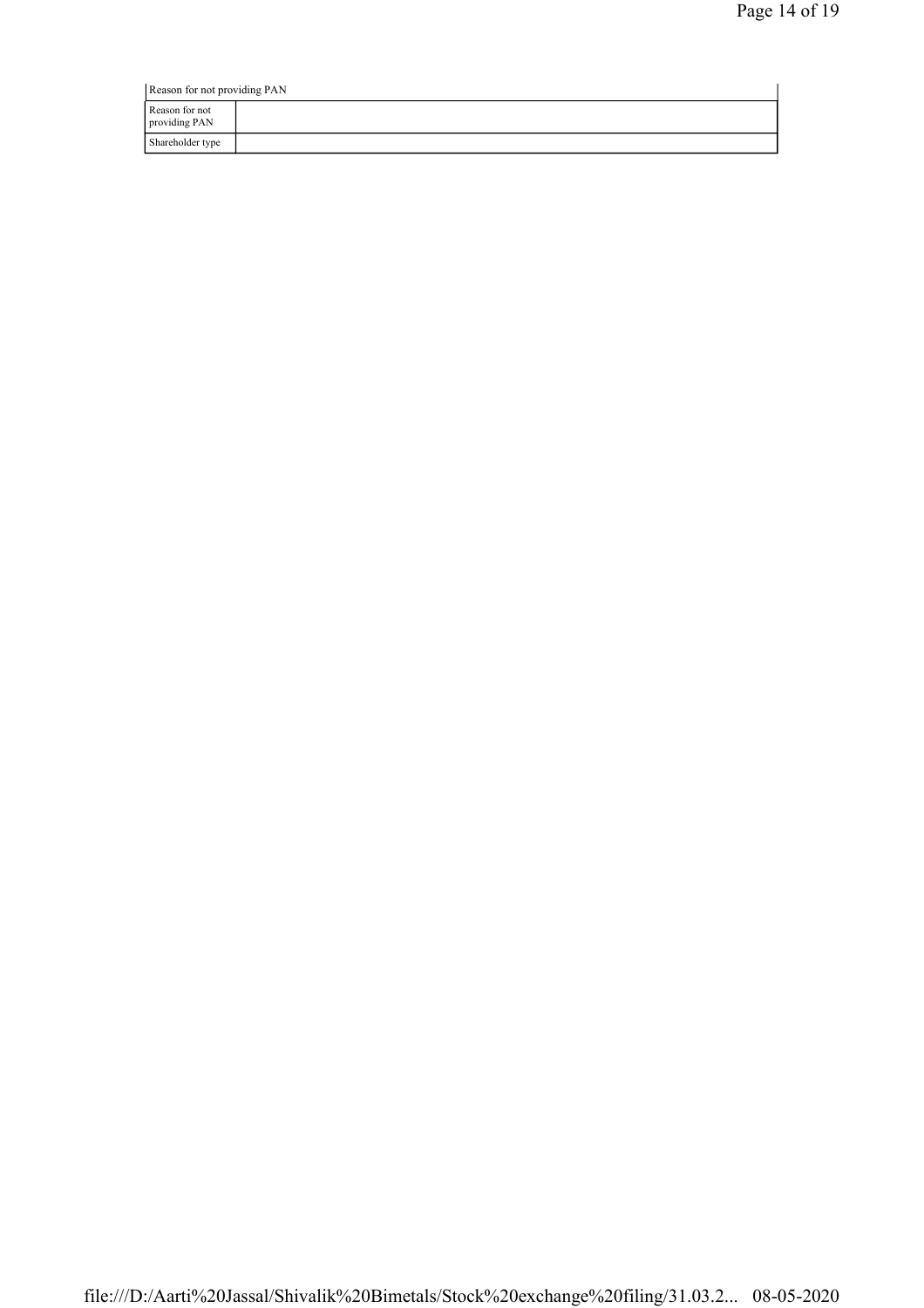| Individuals - ii. Individual shareholders holding nominal share capital in excess of Rs. 2 lakhs.                                                                                     |                                                               |                                                    |                                             |                     |                          |  |  |
|---------------------------------------------------------------------------------------------------------------------------------------------------------------------------------------|---------------------------------------------------------------|----------------------------------------------------|---------------------------------------------|---------------------|--------------------------|--|--|
| Searial No.                                                                                                                                                                           | $\mathbf{1}$                                                  | $\sqrt{2}$                                         | $\mathfrak z$                               | $\overline{4}$      |                          |  |  |
| Name of the<br>Shareholders (I)                                                                                                                                                       | <b>MAHENDRA</b><br>CHANDULAL DHARU<br><b>HUF</b>              | <b>BHAVNA</b><br><b>GOVINDBHAI</b><br><b>DESAI</b> | PREMILABEN<br>MAHENDRAKUMAR<br><b>DHARU</b> | LINCOLN P<br>COELHO | Click here to<br>go back |  |  |
| PAN(II)                                                                                                                                                                               | AALHS4943P                                                    | ABKPD4860C                                         | ACKPD5757H                                  | AEGPC1227D          | Total                    |  |  |
| No. of fully paid<br>up equity shares<br>held (IV)                                                                                                                                    | 540391                                                        | 486000                                             | 448153                                      | 400000              | 1874544                  |  |  |
| No. Of Partly paid-<br>up equity shares<br>held (V)                                                                                                                                   |                                                               |                                                    |                                             |                     |                          |  |  |
| No. Of shares<br>underlying<br>Depository<br>Receipts (VI)                                                                                                                            |                                                               |                                                    |                                             |                     |                          |  |  |
| Total nos. shares<br>held $(VII) = (IV) +$<br>$(V)$ + $(VI)$                                                                                                                          | 540391                                                        | 486000                                             | 448153                                      | 400000              | 1874544                  |  |  |
| Shareholding as a<br>% of total no. of<br>shares (calculated<br>as per SCRR,<br>1957) (VIII) As a<br>% of $(A+B+C2)$                                                                  | 1.41                                                          | 1.27                                               | 1.17                                        | 1.04                | 4.88                     |  |  |
|                                                                                                                                                                                       | Number of Voting Rights held in each class of securities (IX) |                                                    |                                             |                     |                          |  |  |
| Class eg: X                                                                                                                                                                           | 540391                                                        | 486000                                             | 448153                                      | 400000              | 1874544                  |  |  |
| Class eg:y                                                                                                                                                                            |                                                               |                                                    |                                             |                     |                          |  |  |
| Total                                                                                                                                                                                 | 540391                                                        | 486000                                             | 448153                                      | 400000              | 1874544                  |  |  |
| Total as a % of<br><b>Total Voting rights</b>                                                                                                                                         | 1.41                                                          | 1.27                                               | 1.17                                        | 1.04                | 4.88                     |  |  |
| No. Of Shares<br>Underlying<br>Outstanding<br>convertible<br>securities $(X)$                                                                                                         |                                                               |                                                    |                                             |                     |                          |  |  |
| No. of Shares<br>Underlying<br>Outstanding<br>Warrants (Xi)                                                                                                                           |                                                               |                                                    |                                             |                     |                          |  |  |
| No. Of Shares<br>Underlying<br>Outstanding<br>convertible<br>securities and No.<br>Of Warrants $(X_i)$<br>(a)                                                                         |                                                               |                                                    |                                             |                     |                          |  |  |
| Shareholding, as a<br>% assuming full<br>conversion of<br>convertible<br>securities (as a<br>percentage of<br>diluted share<br>capital) (XI)= (VII)<br>$+(X)$ As a % of<br>$(A+B+C2)$ | 1.41                                                          | 1.27                                               | 1.17                                        | 1.04                | 4.88                     |  |  |
|                                                                                                                                                                                       | Number of Locked in shares (XII)                              |                                                    |                                             |                     |                          |  |  |
| No. (a)                                                                                                                                                                               |                                                               |                                                    |                                             |                     |                          |  |  |
| As a % of total<br>Shares held (b)                                                                                                                                                    |                                                               |                                                    |                                             |                     |                          |  |  |
| Number of equity<br>shares held in<br>dematerialized<br>form (XIV)                                                                                                                    | 540391                                                        | 486000                                             | 448153                                      | 400000              | 1874544                  |  |  |
| Reason for not providing PAN                                                                                                                                                          |                                                               |                                                    |                                             |                     |                          |  |  |
| Reason for not<br>providing PAN                                                                                                                                                       |                                                               |                                                    |                                             |                     |                          |  |  |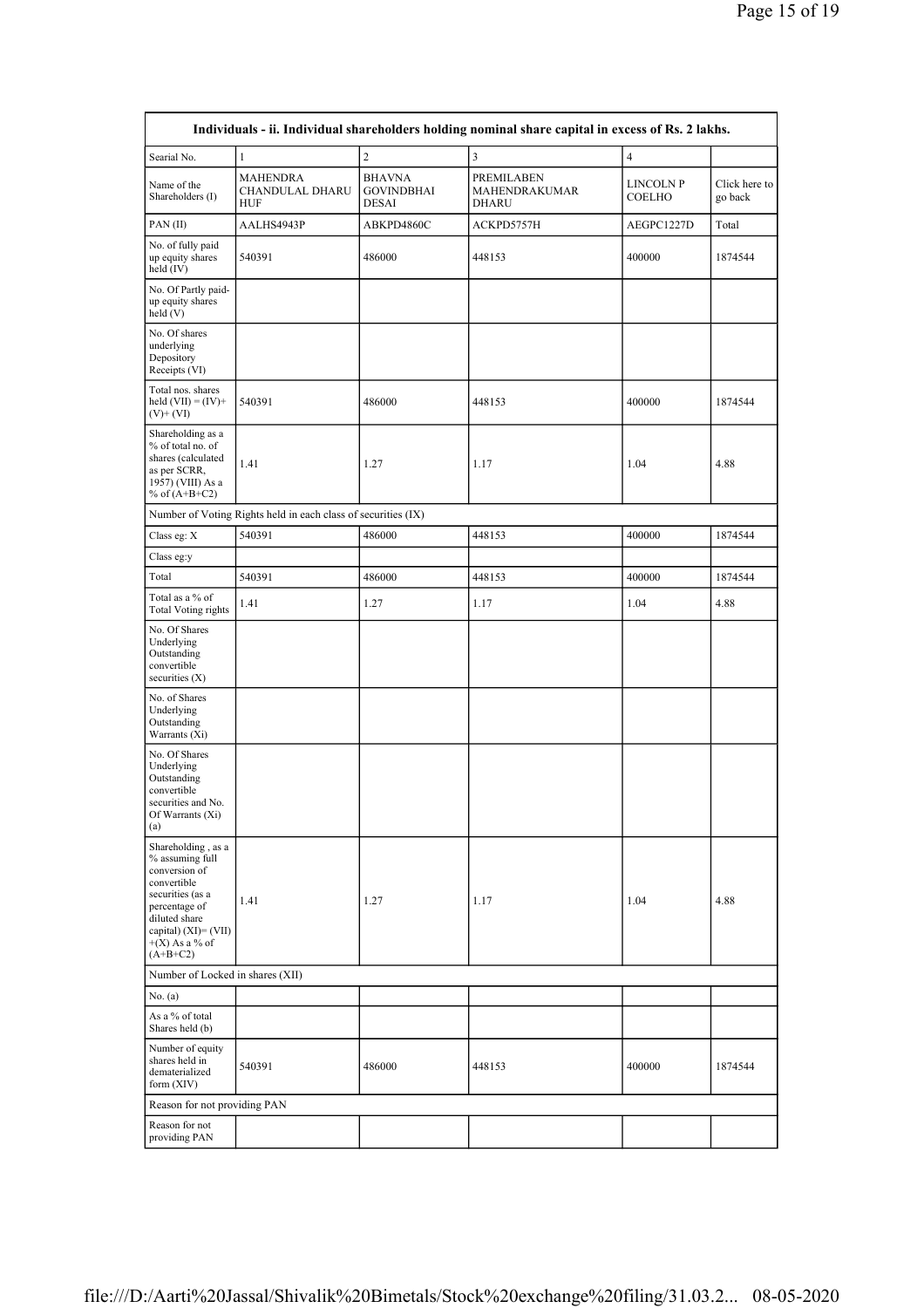| Any Other (specify)                                                                                                                                                                   |                            |                                                               |                              |                     |          |              |                                                   |
|---------------------------------------------------------------------------------------------------------------------------------------------------------------------------------------|----------------------------|---------------------------------------------------------------|------------------------------|---------------------|----------|--------------|---------------------------------------------------|
| Searial No.                                                                                                                                                                           | $\mathbf{1}$               | $\overline{2}$                                                | 3                            | $\overline{4}$      | 5        | 6            | 7                                                 |
| Category                                                                                                                                                                              | <b>Bodies</b><br>Corporate | Overseas<br>Corporate Bodies                                  | Non-Resident<br>Indian (NRI) | Clearing<br>Members | Trusts   | <b>IEPF</b>  | Unclaimed or Suspense or<br><b>Escrow Account</b> |
| Category / More<br>than 1 percentage                                                                                                                                                  | Category                   | Category                                                      | Category                     | Category            | Category | Category     | Category                                          |
| Name of the<br>Shareholders (I)                                                                                                                                                       |                            |                                                               |                              |                     |          |              |                                                   |
| PAN(II)                                                                                                                                                                               |                            |                                                               |                              |                     |          |              |                                                   |
| No. of the<br>Shareholders (I)                                                                                                                                                        | 70                         | $\overline{4}$                                                | 144                          | 26                  | 1        | $\mathbf{1}$ | 1                                                 |
| No. of fully paid<br>up equity shares<br>held $(IV)$                                                                                                                                  | 570189                     | 3359                                                          | 697564                       | 63762               | 2000     | 236976       | 124000                                            |
| No. Of Partly paid-<br>up equity shares<br>held (V)                                                                                                                                   |                            |                                                               |                              |                     |          |              |                                                   |
| No. Of shares<br>underlying<br>Depository<br>Receipts (VI)                                                                                                                            |                            |                                                               |                              |                     |          |              |                                                   |
| Total nos. shares<br>held $(VII) = (IV) +$<br>$(V)$ + $(VI)$                                                                                                                          | 570189                     | 3359                                                          | 697564                       | 63762               | 2000     | 236976       | 124000                                            |
| Shareholding as a<br>% of total no. of<br>shares (calculated<br>as per SCRR,<br>1957) (VIII) As a<br>% of $(A+B+C2)$                                                                  | 1.48                       | 0.01                                                          | 1.82                         | 0.17                | 0.01     | 0.62         | 0.32                                              |
|                                                                                                                                                                                       |                            | Number of Voting Rights held in each class of securities (IX) |                              |                     |          |              |                                                   |
| Class eg: X                                                                                                                                                                           | 570189                     | 3359                                                          | 697564                       | 63762               | 2000     | 236976       | 124000                                            |
| Class eg:y                                                                                                                                                                            |                            |                                                               |                              |                     |          |              |                                                   |
| Total                                                                                                                                                                                 | 570189                     | 3359                                                          | 697564                       | 63762               | 2000     | 236976       | 124000                                            |
| Total as a % of<br><b>Total Voting rights</b>                                                                                                                                         | 1.48                       | 0.01                                                          | 1.82                         | 0.17                | 0.01     | 0.62         | 0.32                                              |
| No. Of Shares<br>Underlying<br>Outstanding<br>convertible<br>securities $(X)$                                                                                                         |                            |                                                               |                              |                     |          |              |                                                   |
| No. of Shares<br>Underlying<br>Outstanding<br>Warrants (Xi)                                                                                                                           |                            |                                                               |                              |                     |          |              |                                                   |
| No. Of Shares<br>Underlying<br>Outstanding<br>convertible<br>securities and No.<br>Of Warrants (Xi)<br>(a)                                                                            |                            |                                                               |                              |                     |          |              |                                                   |
| Shareholding, as a<br>% assuming full<br>conversion of<br>convertible<br>securities (as a<br>percentage of<br>diluted share<br>capital) (XI)= (VII)<br>$+(X)$ As a % of<br>$(A+B+C2)$ | 1.48                       | 0.01                                                          | 1.82                         | 0.17                | 0.01     | 0.62         | 0.32                                              |
| Number of Locked in shares (XII)                                                                                                                                                      |                            |                                                               |                              |                     |          |              |                                                   |
| No. $(a)$                                                                                                                                                                             |                            |                                                               |                              |                     |          |              |                                                   |
| As a % of total<br>Shares held (b)                                                                                                                                                    |                            |                                                               |                              |                     |          |              |                                                   |
| Number of equity<br>shares held in<br>dematerialized<br>form (XIV)                                                                                                                    | 567189                     | 3359                                                          | 697564                       | 63762               | 2000     | 236976       | 124000                                            |
| Reason for not providing PAN                                                                                                                                                          |                            |                                                               |                              |                     |          |              |                                                   |
|                                                                                                                                                                                       |                            |                                                               |                              |                     |          |              |                                                   |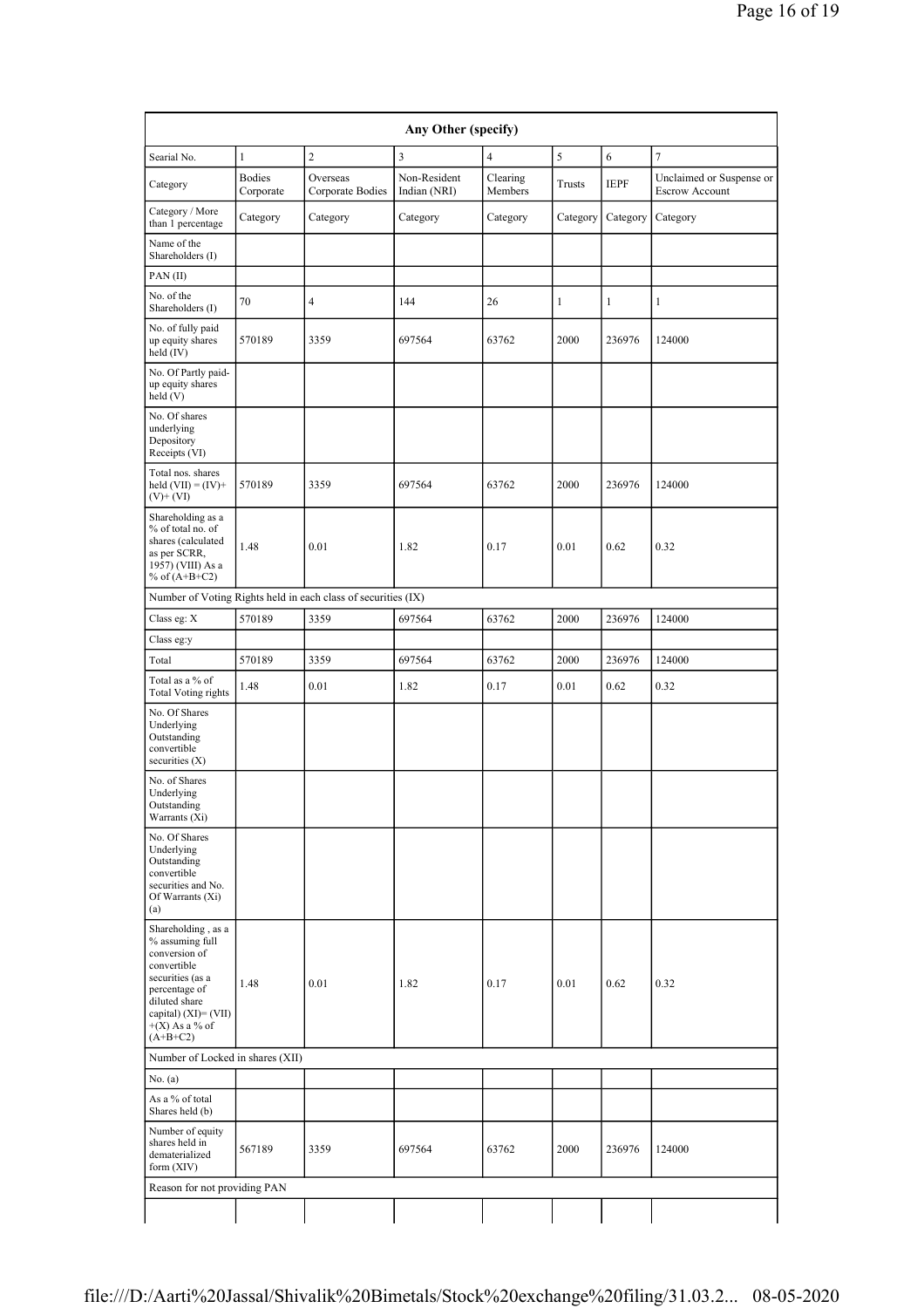| . .<br>N<br>$\mathbf{v}$ | Rea<br>or not |  |  |  |  |  |  |  |
|--------------------------|---------------|--|--|--|--|--|--|--|
|--------------------------|---------------|--|--|--|--|--|--|--|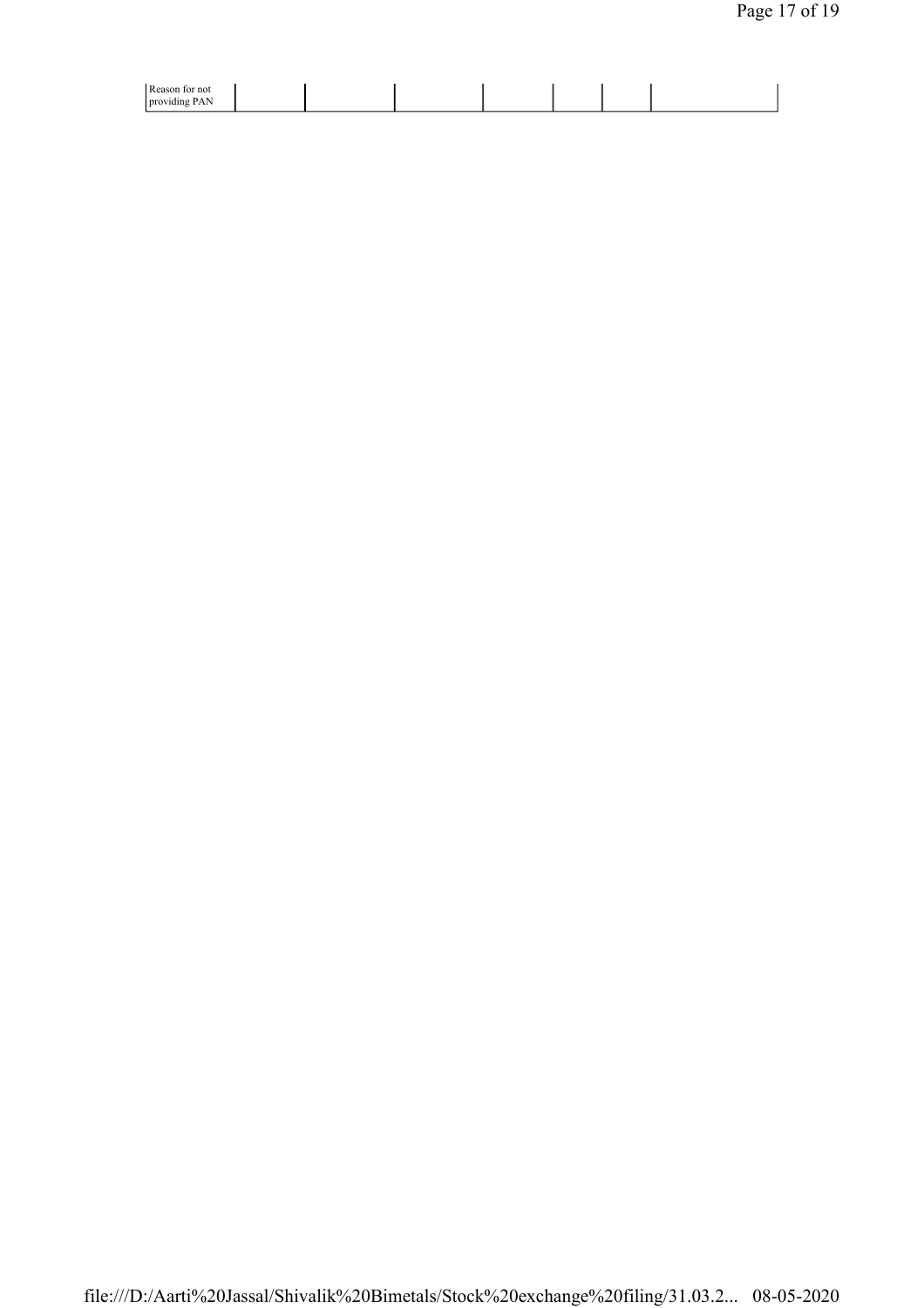| Any Other (specify)                                                                                                                                                                      |                                                               |  |  |  |  |
|------------------------------------------------------------------------------------------------------------------------------------------------------------------------------------------|---------------------------------------------------------------|--|--|--|--|
| Searial No.                                                                                                                                                                              |                                                               |  |  |  |  |
| Category                                                                                                                                                                                 |                                                               |  |  |  |  |
| Category / More<br>than 1 percentage                                                                                                                                                     |                                                               |  |  |  |  |
| Name of the<br>Shareholders (I)                                                                                                                                                          | Click here to go back                                         |  |  |  |  |
| PAN(II)                                                                                                                                                                                  | Total                                                         |  |  |  |  |
| No. of the<br>Shareholders (I)                                                                                                                                                           | 247                                                           |  |  |  |  |
| No. of fully paid<br>up equity shares<br>held (IV)                                                                                                                                       | 1697850                                                       |  |  |  |  |
| No. Of Partly paid-<br>up equity shares<br>held(V)                                                                                                                                       |                                                               |  |  |  |  |
| No. Of shares<br>underlying<br>Depository<br>Receipts (VI)                                                                                                                               |                                                               |  |  |  |  |
| Total nos. shares<br>held $(VII) = (IV) +$<br>$(V)$ + $(VI)$                                                                                                                             | 1697850                                                       |  |  |  |  |
| Shareholding as a<br>% of total no. of<br>shares (calculated<br>as per SCRR,<br>1957) (VIII) As a<br>% of $(A+B+C2)$                                                                     | 4.43                                                          |  |  |  |  |
|                                                                                                                                                                                          | Number of Voting Rights held in each class of securities (IX) |  |  |  |  |
| Class eg: X                                                                                                                                                                              | 1697850                                                       |  |  |  |  |
| Class eg:y                                                                                                                                                                               |                                                               |  |  |  |  |
| Total                                                                                                                                                                                    | 1697850                                                       |  |  |  |  |
| Total as a % of<br><b>Total Voting rights</b>                                                                                                                                            | 4.43                                                          |  |  |  |  |
| No. Of Shares<br>Underlying<br>Outstanding<br>convertible<br>securities $(X)$                                                                                                            |                                                               |  |  |  |  |
| No. of Shares<br>Underlying<br>Outstanding<br>Warrants (Xi)                                                                                                                              |                                                               |  |  |  |  |
| No. Of Shares<br>Underlying<br>Outstanding<br>convertible<br>securities and No.<br>Of Warrants (Xi)<br>(a)                                                                               |                                                               |  |  |  |  |
| Shareholding, as a<br>% assuming full<br>conversion of<br>convertible<br>securities (as a<br>percentage of<br>diluted share<br>capital) $(XI) = (VII)$<br>$+(X)$ As a % of<br>$(A+B+C2)$ | 4.43                                                          |  |  |  |  |
| Number of Locked in shares (XII)                                                                                                                                                         |                                                               |  |  |  |  |
| No. (a)                                                                                                                                                                                  |                                                               |  |  |  |  |
| As a % of total<br>Shares held (b)                                                                                                                                                       |                                                               |  |  |  |  |
| Number of equity<br>shares held in<br>dematerialized<br>form $(XIV)$                                                                                                                     | 1694850                                                       |  |  |  |  |
| Reason for not providing PAN                                                                                                                                                             |                                                               |  |  |  |  |
| Reason for not<br>providing PAN                                                                                                                                                          |                                                               |  |  |  |  |